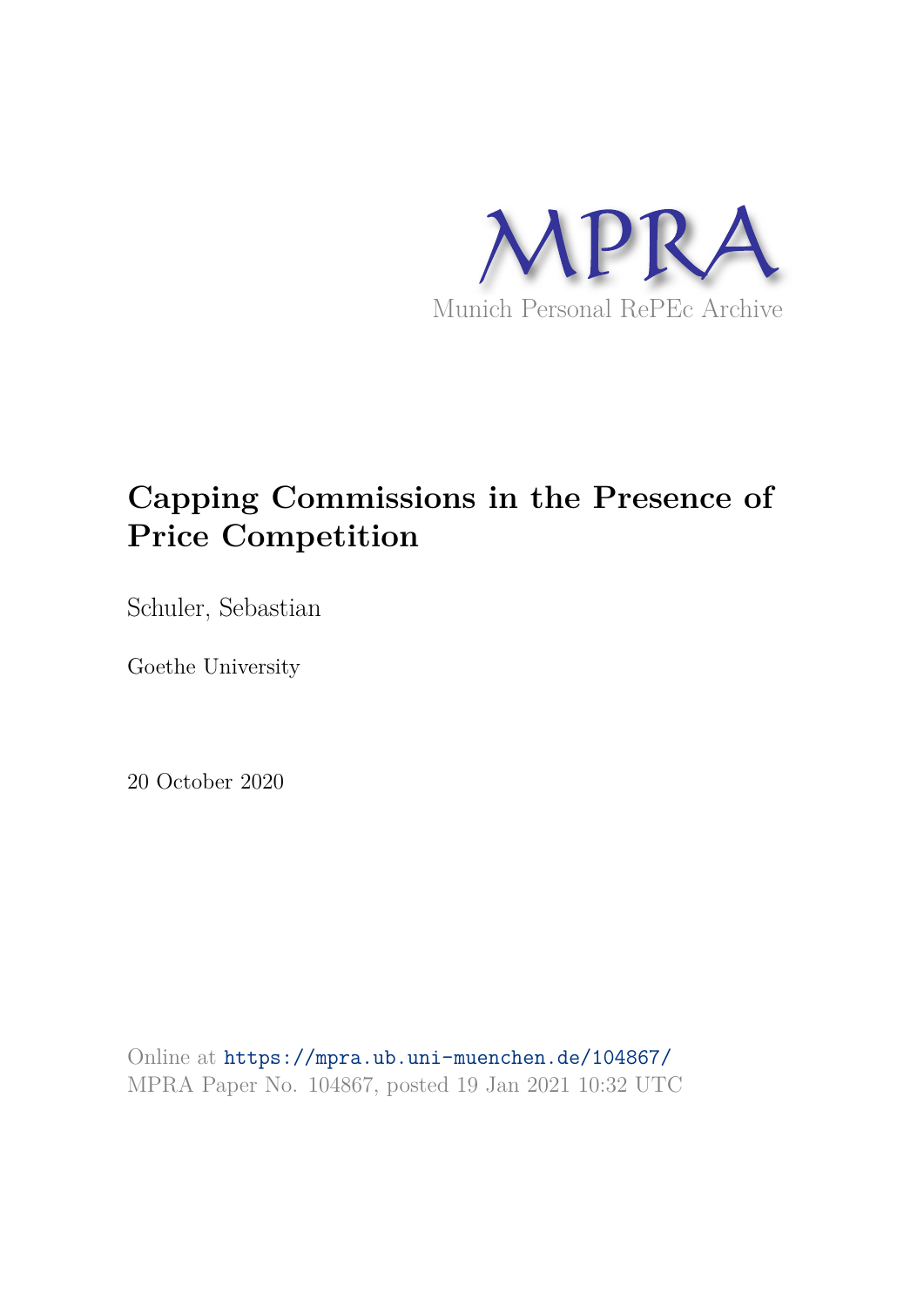# Capping Commissions in the Presence of Price Competition

Sebastian Schuler <sup>\*†</sup>

October 20, 2020

#### Abstract

This paper analyzes the welfare impact of a cap on commissions paid by product providers to intermediaries who advise consumers. In contrast to the extant literature, with a downward sloping demand capped commissions have a direct impact on product providers' margins and consumers' prices. I show that a general ban is not welfare optimal as higher commissions do not necessarily lead to higher consumer prices. Starting from a general ban, allowing (marginally) higher commissions leads to lower prices as positive commissions make intermediaries wary to recommend more expensive products to consumers, thus making demand more elastic with respect to price.

Keywords: Advice, Cheap Talk, Commissions, Regulation JEL Classification: D21, D82, D83, L15

<sup>✯</sup>Johann Wolfgang Goethe University Frankfurt. Email: sebastian.schuler@hof.uni-frankfurt.de

<sup>&</sup>lt;sup>†</sup>I thank my advisors Roman Inderst and Heiko Karle for valuable comments and continuous guidance. This paper has benefited from discussions with Michael Blonski, Steffen Eibelshäuser, Pantelis Karapanagiotis, Sergey Turlo, Julian Wright, and Shiwei Yu. Further, I thank participants of the management and microeconomics brown bag seminar at Goethe University. Any errors are my own. You can find the most recent version of the paper here: https://drive.google.com/open?id= 1diHXazZ5DVSEKcNi2U3Jl08NPciEYOcs.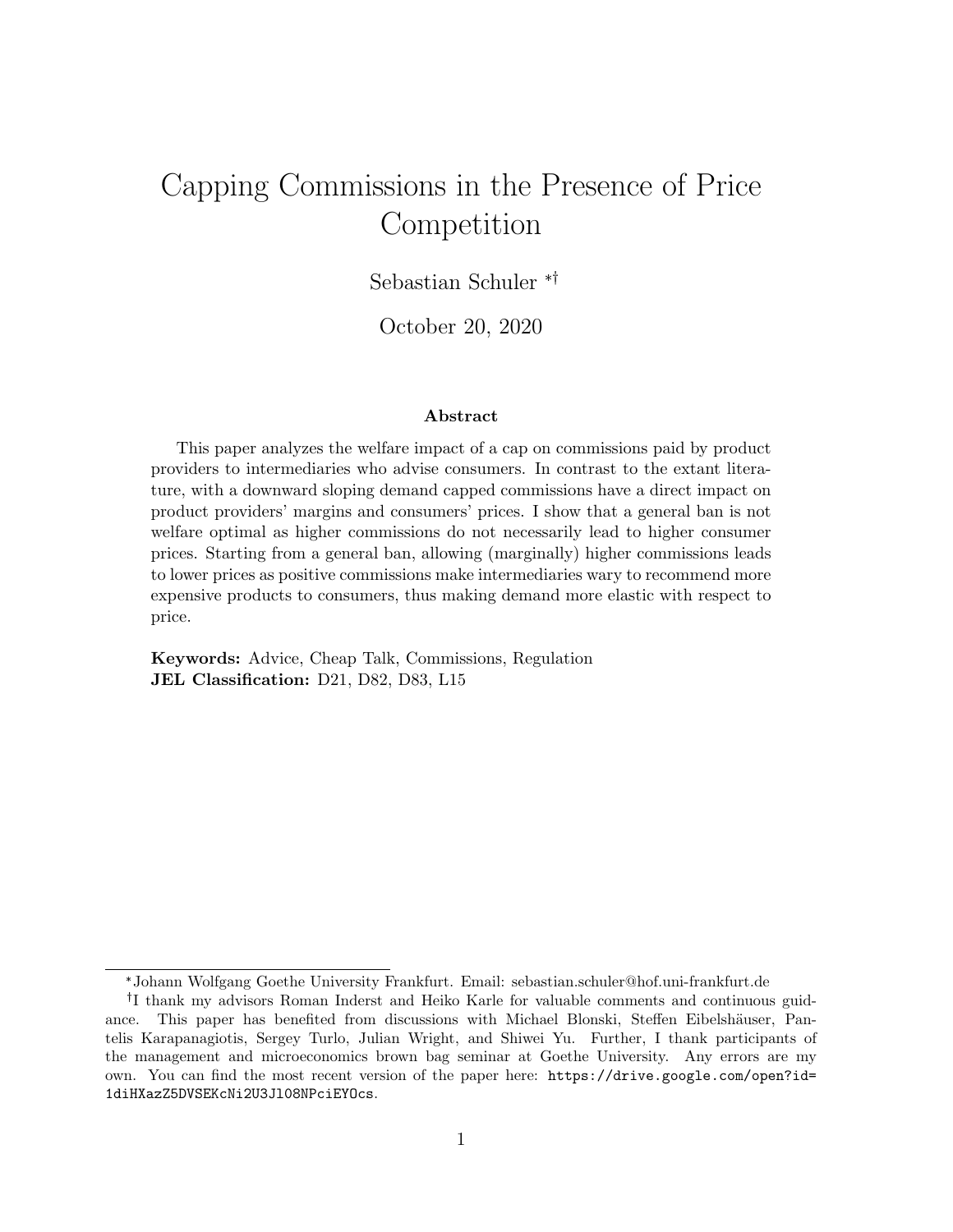### 1 Introduction

In many industries consumers are uninformed about the suitability of available products and thus rely on information intermediaries for advice. Such industries include brokers for insurance and financial products, physicians who advise on treatments or drugs, and comparison platforms which provide consumers with a ranking of products. In these markets, it is common practice that consumers do not pay directly for advice, but rather that intermediaries receive compensation from product providers in the form of commissions, gifts or discounts among others.<sup>1</sup> In the presence of such compensation structures intermediaries are tempted to recommend a more profitable in favor of a more suitable product. This behavior is called "steering" and may lead to distorted advice.<sup>2</sup>

This issue is compounded by the fact that consumers have generally high trust in intermediaries or for other reasons do not anticipate this behavior. In a report to the European Commission, Chater et al. (2010) conduct an online survey of 6,000 consumers from eight EU Member states and find that the majority of consumers either trust advice completely or mostly, and they do not view the advisor as biased.<sup>3</sup>

<sup>&</sup>lt;sup>1</sup>See Cummins and Doherty (2006) for a study on the role and the shape of compensation structures for intermediation in the commercial insurance industry.

<sup>2</sup>Several studies find that intermediaries recommend more profitable (for intermediaries) and sometimes inferior products in the presence of commissions. In the industry of mutual funds, Bergstresser et al. (2008) and Zhao (2003) find that broker-sold mutual funds underperform direct-sold funds (before costs). For the life-insurance industry Anagol et al. (2017) conduct field experiments in India and find that advisors recommend the products with the highest commissions even when they are strictly dominated. In the area of specialist health-care services Shafrin (2010) analyzes the effect of different compensation structures on surgery rates and finds that surgeries performed by specialist physicians increase by eighty percent when they are paid on a per-procedure basis.

<sup>3</sup>Many other studies echo these findings such as Malmendier and Shanthikumar (2007, 2014) who find that small investors are naive and take stock recommendations at face value while security analysts deliberately steer these naive investors. Bergstresser and Beshears (2010) find that in the years prior to the financial crisis, adjustable-rate mortgages were sold more often to consumers who were less suspicious or had low financial knowledge and thus struggled to understand the features of this type of mortgage. In an audit study, Mullainathan et al. (2012) find that intermediaries fail to debias their clients and in many cases reinforce biases when they serve their interests such as return-chasing behavior.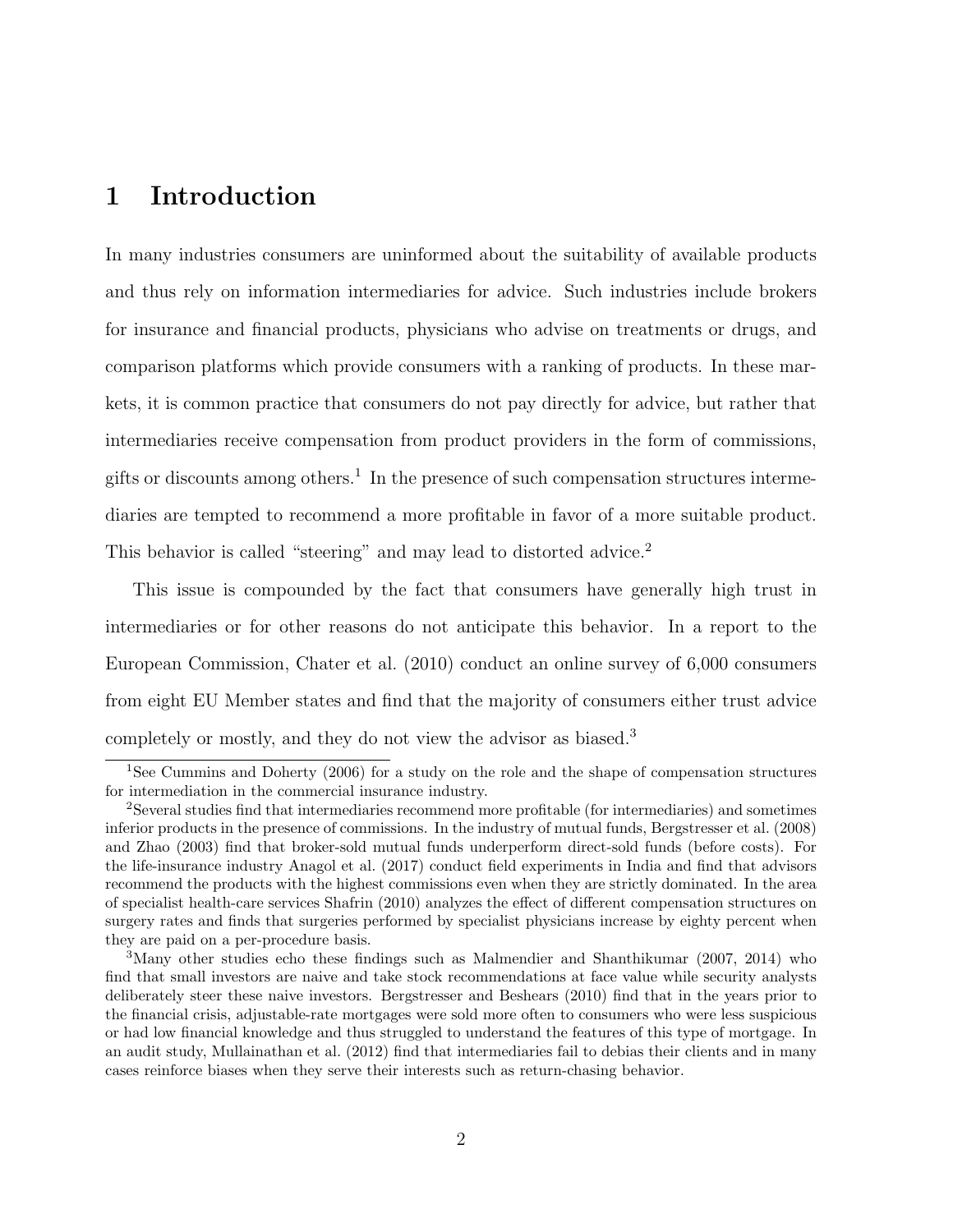Taken together, the intermediaries' incentive to steer and consumers' naivety or lack of awareness of the conflict of interest potentially lead to unsatisfactory market outcomes.

Usually, the focus of regulation lies on the effect on the quality of advice (bias). However, there is also another aspect to be considered, namely the effect of regulation on consumer welfare through product prices.In this study I focus on this second aspect and answer the following questions: (i) How does steering affect the product providers' pricing decision? (ii) How does a cap on commissions affect pricing and, (iii) What is the optimal level of such a regulation from a consumer and overall welfare standard?

In order to answer these questions, I extend the framework in Inderst and Ottaviani (2012a) with heterogeneous consumers. This, crucially, allows me to analyze the interplay between prices and commissions. I consider a model with two firms that sell horizontally differentiated goods and a single information intermediary who receives commissions from these firms for each recommended purchase consumers make. The intermediary has noisy private information about the suitability of a particular product for the consumer, while a consumer has an overall valuation vis- $\lambda$ -vis his outside option as his private information. Thus, the intermediary has to take into account the probability of a purchase conditional on a recommendation. Furthermore, the intermediary has to trade-off the commission he receives for a recommendation with the expected cost when he missells. I then analyze the interaction of commissions and prices in steering advice. This interaction arises due to the heterogeneity of consumers, which introduces a downward sloping demand to the model.

Downward sloping demand represents a key departure from the literature and allows for the aforementioned interaction. Thus, when the intermediary recommends a more expensive product, he risks with a higher probability that the consumer does not purchase at all after a recommendation. It is through this channel, that a firm's demand becomes more elastic to changes in the price when commissions are positive. Judged by this effect alone, positive commissions can thus make firms more wary to raise prices and may ultimately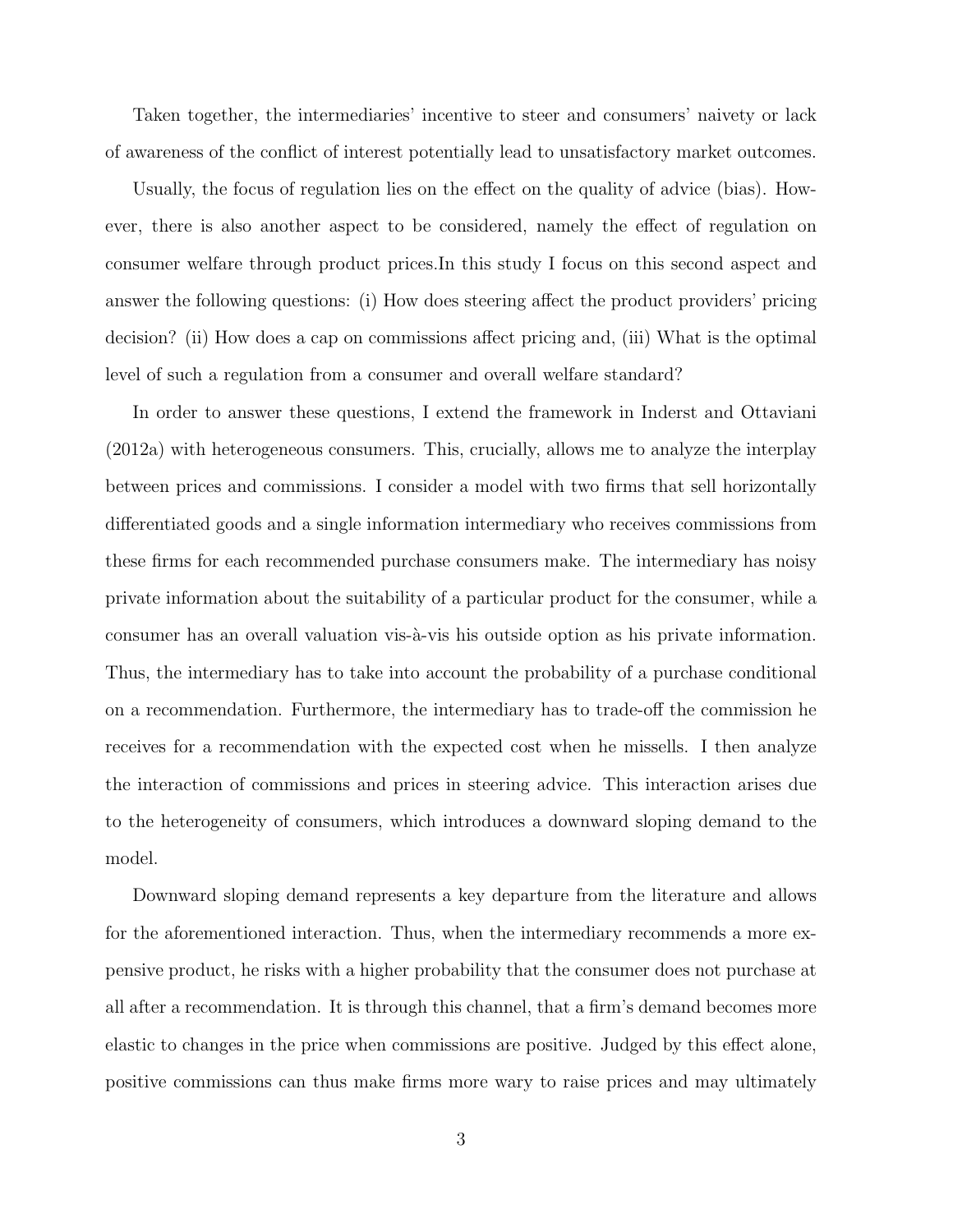lead to lower prices. This effect must however be weighted up against a more immediate, direct effect, namely that higher commissions reduce product providers' margins and thus induce them to increase prices.

I find that in equilibrium, when consumers hold naive beliefs and commissions are not regulated, there is no pass-on of commissions to consumers and firms alone bear the additional marginal costs represented by commissions.

When turning to regulation, the lack of pass-on of commissions means that increasing the intermediary's liability or concern for good advice does not affect prices, but only the distribution of profits. However, when firms are symmetric and commissions are regulated through a cap, prices are affected by commissions. And, while the trade-off between a higher price elasticity and a smaller margin is generally ambiguous, I still obtain the following clear-cut insight: A complete ban of commissions is, judged from the effect on consumer welfare, not optimal, as allowing (sufficiently small) positive commissions would lead to lower rather than higher prices. When such commissions do not bias advice, which is always the case when firms are symmetric in all relevant aspects, notably costs, such lower prices then translate into higher welfare, which is achieved by positive and not by zero commissions. Furthermore, there exists some positive, optimal cap on commissions which maximizes consumer welfare. This obtains, since, with a complete ban of commissions, prices are the same as when there is no pass-on, and for small caps on commissions the increased price elasticity of demand outweighs the (slightly) reduced margin.

This work complements recent studies such as Inderst and Ottaviani (2012a,b), Teh and Wright  $(2018)$ , Armstrong and Zhou  $(2011)$ , de Cornière and Taylor  $(2019)$ , Hagiu and Jullien (2011), and Murooka (2014) in analyzing intermediaries' influence on product choice.<sup>4</sup> Except for Inderst and Ottaviani (2012a,b) and Teh and Wright (2018), typically

<sup>4</sup>Other studies include Biglaiser (1993) and Lizzeri (1999) where the intermediary provides vertical information about quality, and Lewis and Sappington (1994), Moscarini and Ottaviani (2001), Johnson and Myatt (2006), Ganuza and Penalva (2010), Bar-Isaac et al. (2012), and Bolton et al. (2007) where a seller directly informs a buyer about his match value. Inderst and Ottaviani (2009) investigates the principal-agent conflict between a firm and its sales force.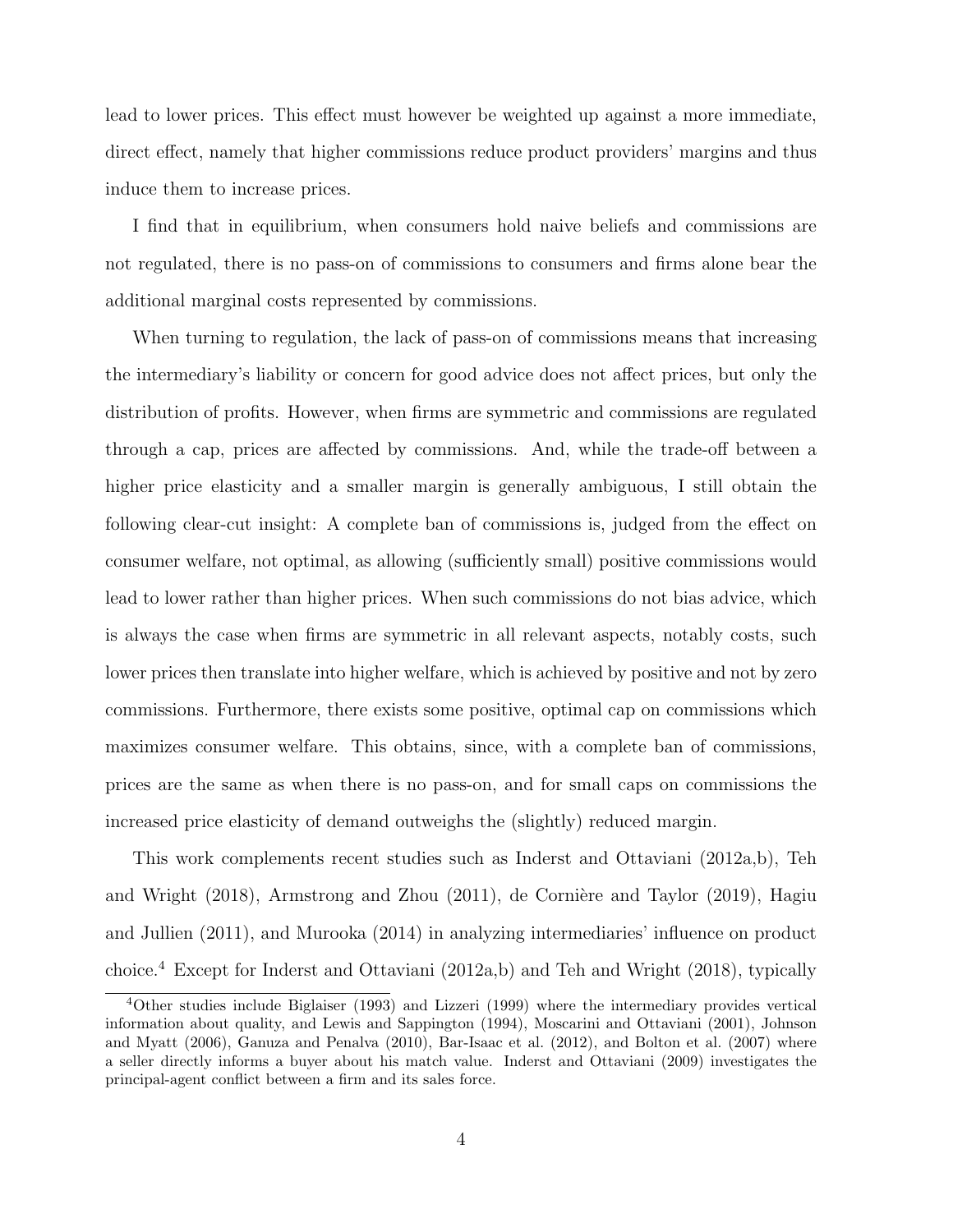consumers are assumed to simply follow the advice of the intermediary. In line with the latter papers, I allow consumers to rationally decide whether to follow the intermediary's advice. My model incorporates both prices and commissions since I am interested in the interplay between these two choices, which is in contrast to the works of Inderst and Ottaviani, who consider either only a single strategic firm (c.f. Inderst and Ottaviani (2012b)) or ex-ante homogeneous consumers (c.f. Inderst and Ottaviani (2012a)) and thus, do not allow to investigate the effect of competition on prices. In Teh and Wright (2018) prices and commissions affect the intermediary's decision, however they consider search products such that consumers know a product's match value before a purchase. In contrast, I consider experience goods such that consumers do not know their match value until after the purchase.

The rest of the paper proceeds as follows. Section 2 lays out the model which is analyzed in Section 3. In Section 4, I analyze the effect of regulated commissions and determine the optimal level of regulated commissions from a consumer welfare standard. Finally, Section 5 concludes.

#### 2 Model

**Setup** I consider a market situation where two firms  $n = A, B$  compete for market share through prices, which are aimed directly at consumers, and through commissions, which are paid to a single intermediary. I assume that firm  $A$  is more cost-efficient than firm  $B$ , i.e.  $c_A \leq c_B$ .

Valuation, information and advice A consumer's valuation from purchasing either product depends on a binary state variable  $\theta = A, B$ . He derives a higher utility when the realization of the state variable matches the product. I stipulate that when the product matches the realized state, utility  $z + v_h$  is realized and  $z + v_l$  otherwise, where  $0 < v_l < v_h$ .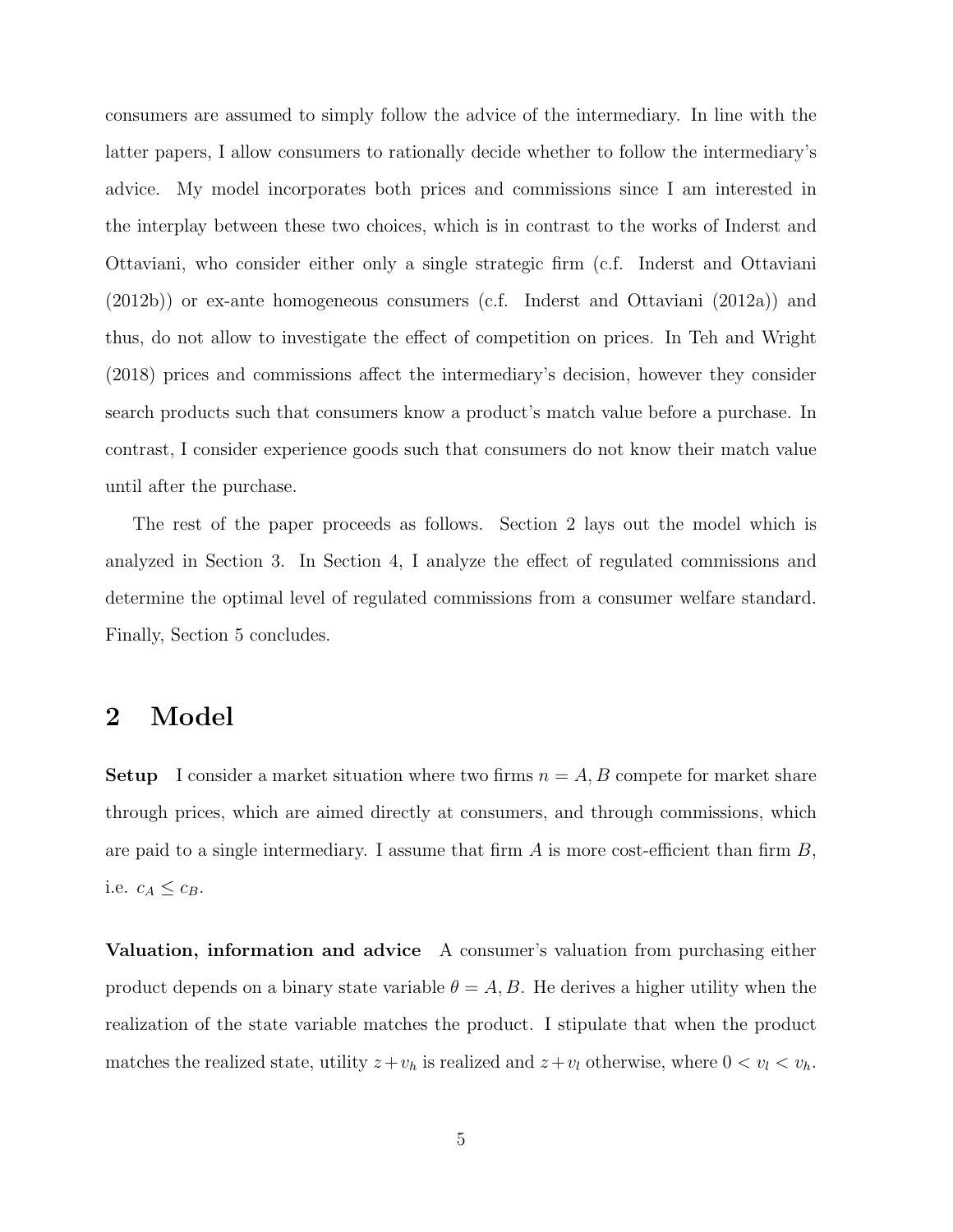The parameter  $z$  is an idiosyncratic shift in a consumer's valuation for either product, which generates a downward sloping demand curve, as I discuss in further detail below.<sup>5</sup> When the consumer chooses the outside option, he derives utility  $v_0$ , which I normalize to zero.

Ex-ante, I assume that for each consumer both products are equally likely to be suitable, so that without advice the expected valuation is  $z + E[v] = z + (v_l + v_h)/2$ . When the intermediary interacts with a consumer, he obtains private information about which of the products is more suitable for this consumer. This private information is represented by a (posterior) belief that product A is more suitable,  $q = Pr(\theta = A)$ . Conditional on q, a consumer's expected utility from either product is thus  $z + E[v_A | q]$  or  $z + E[v_B | q]$ , where  $E[v_A | q] = v_l + q(v_h - v_l) = v_h + q\Delta_v$  and  $E[v_B | q] = v_h - q\Delta_v$ . A priori, q is distributed according to the continuous distribution  $G(q)$  with density  $g(q) > 0$  over  $q \in [0, 1]$ . Moreover, I stipulate that this distribution is symmetric, i.e.  $G(q) = 1-G(1-q)$ . For a given consumer, the parameter z is randomly drawn from the distribution  $H(z)$ with density  $h(z) > 0$  over some interval  $[\underline{z}, \overline{z}]$ . It is privately observed by the respective consumer. To guarantee that the firms' maximization problems are well-behaved, I assume

$$
\frac{d}{dq}\frac{g(q)}{1-G(q)} > 0,\t\t(1)
$$

$$
\frac{d}{dz}\frac{h(z)}{1 - H(z)} > 0.\tag{2}
$$

Note that then

$$
\frac{d}{dq}\frac{g(q)}{G(q)} < 0\tag{3}
$$

<sup>&</sup>lt;sup>5</sup>The private valuation  $z$  can be the interpreted as the part of a consumer's match value the intermediary cannot observe or elicit. Alternatively, the model could be set up such that the consumer's reservation value is his private information.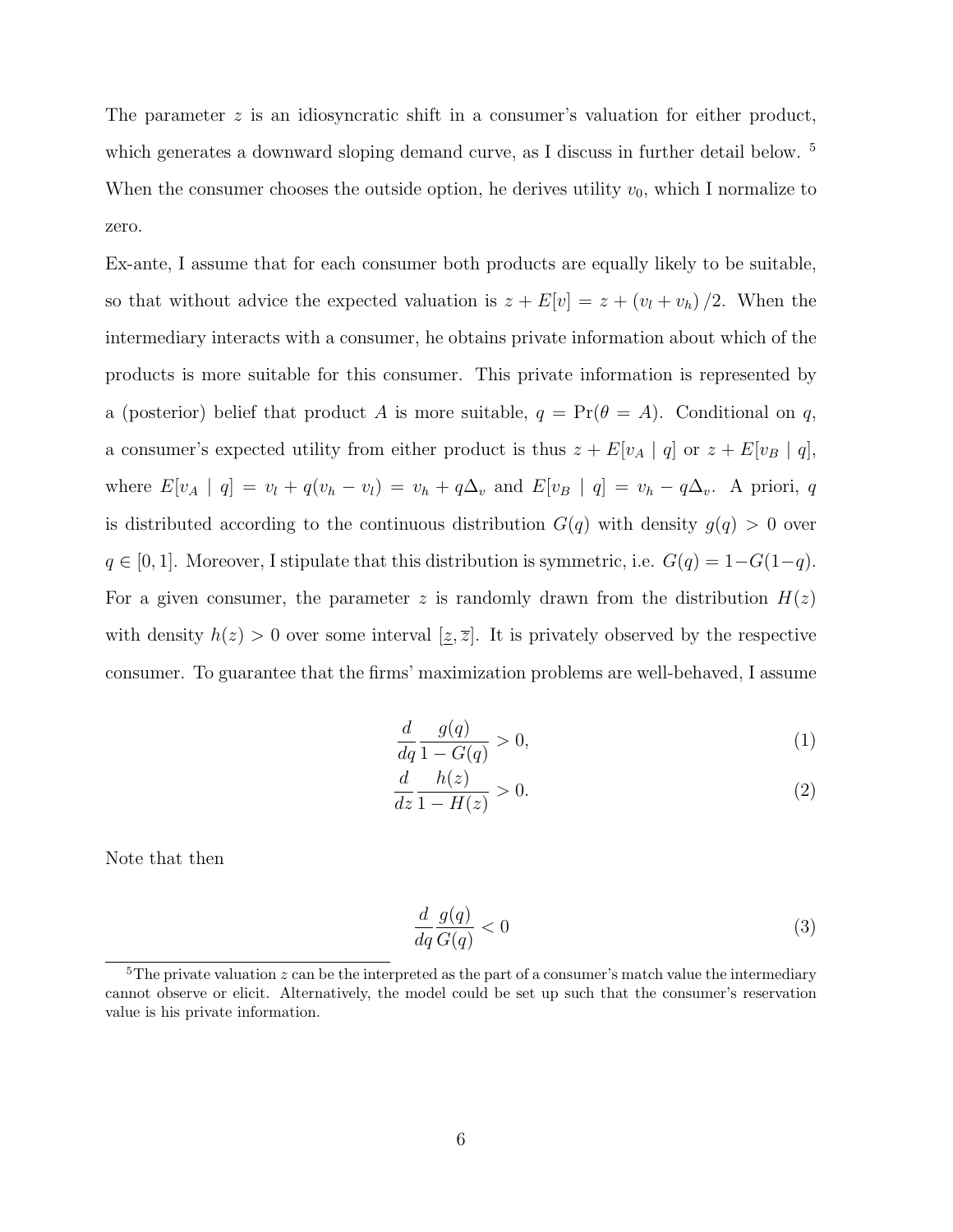follows from the symmetry of  $G(q)$ . Also assume that

$$
E[v_A] + \overline{z} = E[v_B] + \overline{z} = \frac{v_l + v_h}{2} + \overline{z} < c_n,\tag{4}
$$

so that advice is essential for selling either product. This assumption guarantees that firms cannot circumvent the intermediary and sell directly to uniformed consumers. To ensure that either product can be sold with good advice, I further stipulate that

$$
E[v_A | q \ge 1/2] + \overline{z} = E[v_B | q < 1/2] + \overline{z} > c_n. \tag{5}
$$

Consequently, if the intermediary recommends the most suitable product based on the information in the posterior belief, the expected conditional valuation for some consumers exceeds costs.

**Contracts** I restrict contracts to simple price contracts,  $p_n$ . Assuming the final outcome  $v$  is not verifiable, firms cannot offer contracts contingent on the final outcome such as warranties or more sophisticated contingent payment schemes. Similarly, firms cannot condition the intermediary's compensation scheme on the final outcome. However, they can condition on whether a product was sold or not, but not whether a competitor's product was sold. Therefore, compensation schemes take the form of a fixed wage  $F_n$ and a bonus for a sale  $f_n$ . Furthermore, I assume the intermediary has zero wealth and is protected by limited liability, thus  $f_n, F_n \geq 0$ . Below, I show that it is in the firms' interest to set  $F_n = 0$ .

Concern for suitability and (regulatory) supervision of advice For the intermediary, who cares directly about received commissions, I stipulate that supervision indirectly imposes a concern for suitable advice. Even when the final outcome  $v$  is not verifiable, supervisors have, however, the option to directly "test" the intermediary's ad-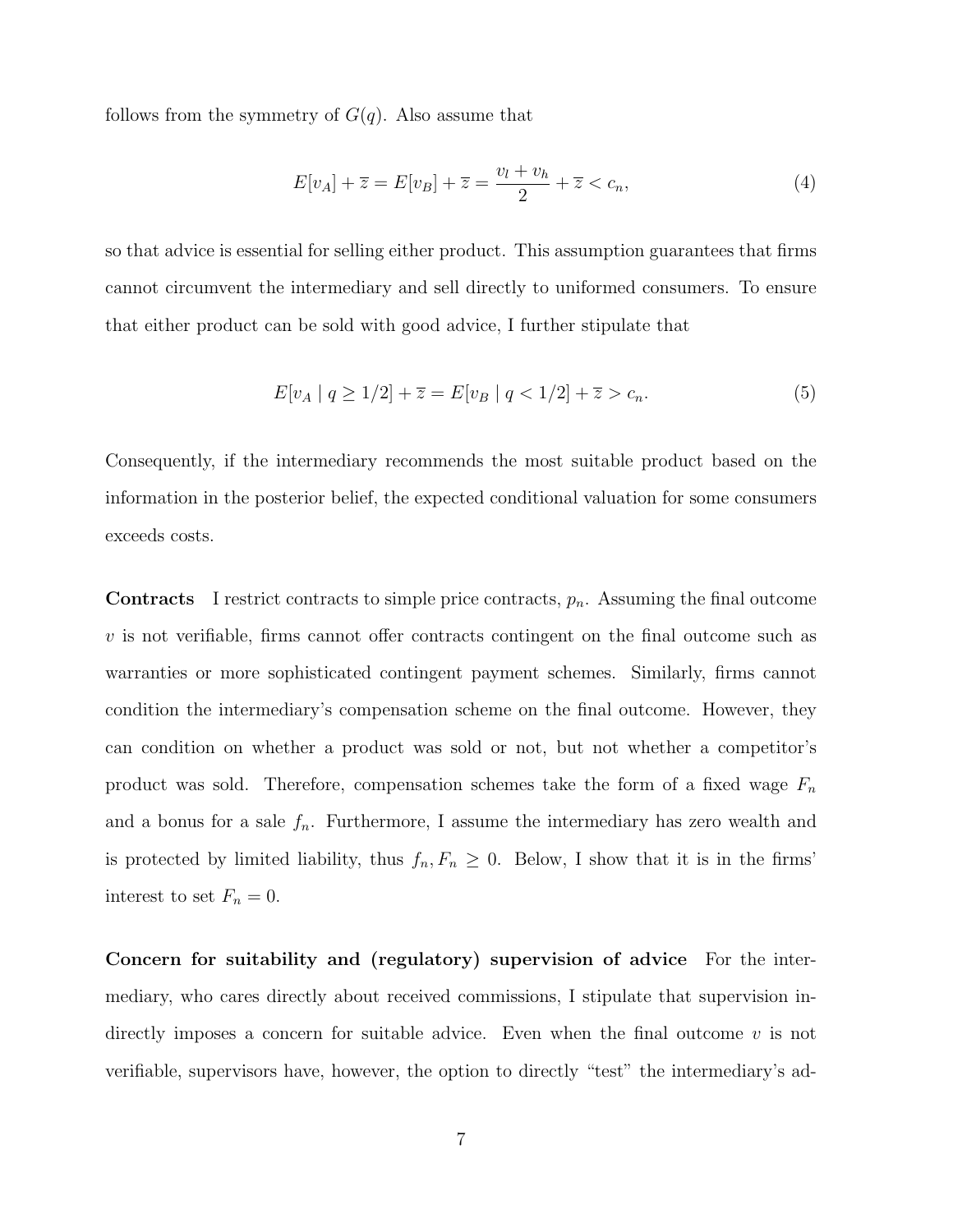vice, e.g., through so-called "mystery shopping" trips, consumer surveys, or consumer complaints. For simplicity, we stipulate that with probability  $\varphi$  a given recommendation is thus "tested" by the supervisory authority. Suppose that this rightly predicts a match with symmetric precision  $\mu > 1/2$ : When the true state is  $\theta$ , then the regulator receives the true signal  $s = \theta$  with probability  $\mu$  and the wrong signal  $s \neq \theta$  with probability  $1-\mu$ . Even when this would not constitute proof of an unsuitable recommendation before court, a supervisor may be in a position to impose penalties on a supposedly misbehaving intermediary or to interfere with his business in a more discretionary way. We capture this by a "loss"  $L > 0$  for the intermediary. In sum, when given some posterior belief q product A was recommended to the "mystery shopper", the expected loss to the advisor is  $l_A(q) = L[(1-q)\mu + q(1-\mu)]$ . When product B was recommended, the expected loss is  $l_B(q) = L[q\mu + (1 - q)(1 - \mu)].$  In light of the following results it is convenient to define

$$
\tau = L\varphi(2\mu - 1).
$$

Furthermore, I stipulate that the intermediary derives a benefit  $b > 0$  when he recommends purchasing either product. This captures the notion that the intermediary can, now or in the future, create sales from different products with the same consumer and effectively restricts consideration to the choice between  $A$  and  $B$ <sup>6</sup>. The binary nature of suitability also allows to restrict consideration to a game of advice where the intermediary sends at most two different messages m, which are denoted  $m = A, B$ <sup>7</sup>

In the following I assume that consumers hold the naive belief that commissions for both firms are zero, or that they are unaware of such commissions and their influence

<sup>&</sup>lt;sup>6</sup>This assumption does not affect the intermediary's cut-off rule since only the difference in the benefits from recommending A or B matters.

<sup>&</sup>lt;sup>7</sup>The assumption that intermediaries derive a sufficiently large benefit  $b > 0$  from recommending either product to a consumer implies that the intermediary never recommends the outside option. Customers anticipate this behavior and consequently interpret any message the intermediary sends in an informative equilibrium to be either in favor of product  $A$  or in favor of product  $B$ . Consequently it is without loss of generality to reduce the space of messages to  $m = A, B$ .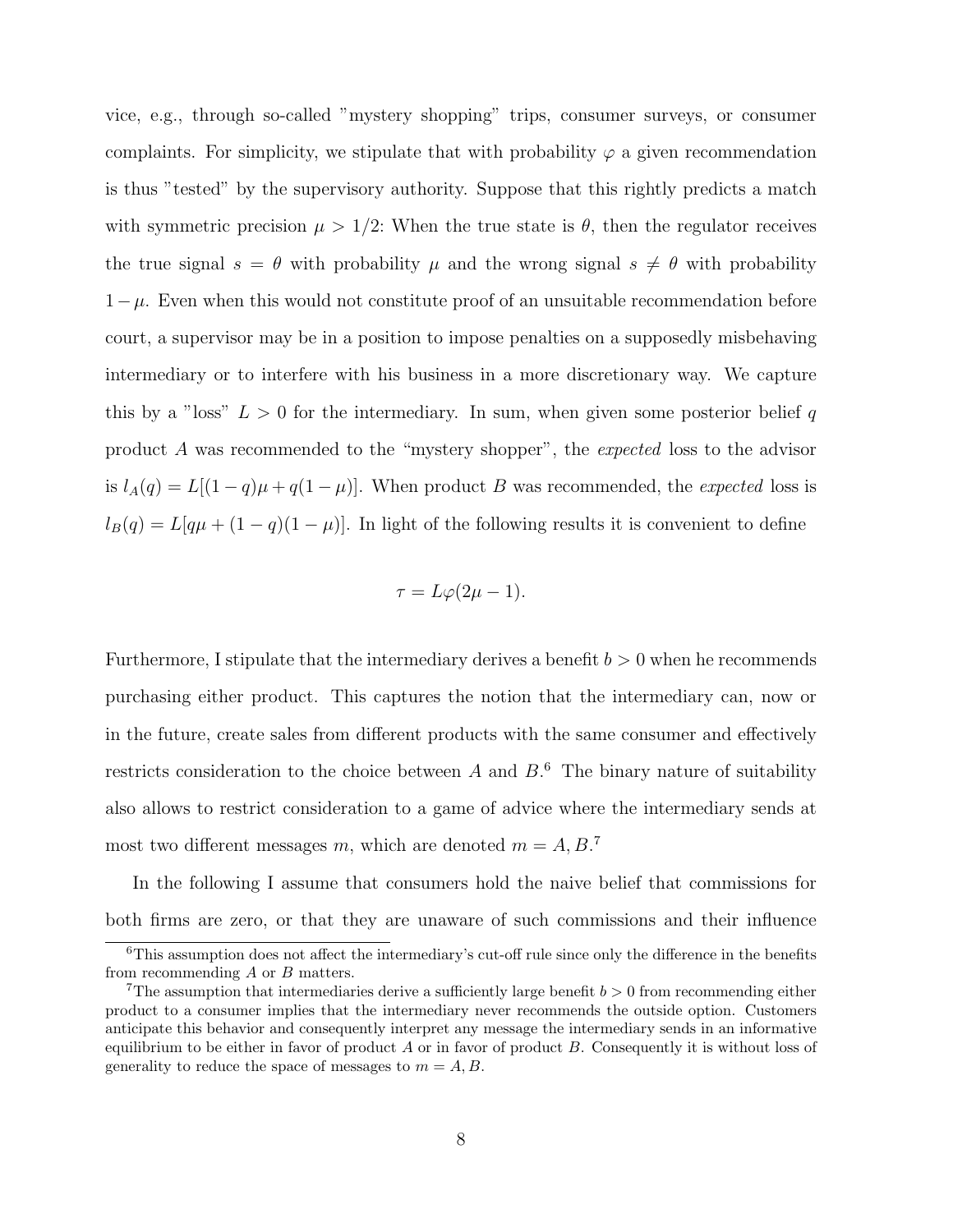when making their decision. This implies that consumers expect the advisor not to steer them to a particular product, i.e. formally, that the cut-off probability q is  $1/2$ . This follows the analysis in Inderst and Ottaviani (2012c). Naive consumers expect that the quality of advice is unaffected by the presence and the size of payments from product providers. There is ample evidence which documents such beliefs, such as Chater et al. (2010), who show that many consumers are ignorant or unaware of a conflict of interest of the intermediary. Cain et al. (2005) show that participants in experiments follow advice more often than they should even when incentives are revealed.<sup>8</sup>

**Timing of moves** At  $t = 1$  the two firms  $n = A, B$  set prices  $p_n$  for consumers and contracts  $(F_n, f_n)$  for the intermediary. At  $t = 2$  the intermediary interacts with a consumer: He observes private information about the suitability of either product for the respective consumer and sends a message m to the consumer. At  $t = 3$  the consumer decides whether to buy either of the products or none. After purchase, the valuation  $v$  and all payoffs are realized at  $t = 4$ .

#### 3 Baseline analysis

#### 3.1 Demand derivation

I focus on equilibria where only pure strategies are played and in which advice is informative. I show that such equilibria always exist. From Assumptions (4) and (5), trade only takes place in those informative equilibria. In an informative equilibrium, both products are recommended with positive probability. Further, given a sufficiently large positive benefit  $b > 0$  which the intermediary derives from recommending either product, I can restrict consideration to only two messages from the intermediary, which represent products

<sup>8</sup>For a more thorough survey of the evidence of naive beliefs and their exploitation see the introduction of Inderst and Ottaviani (2012c).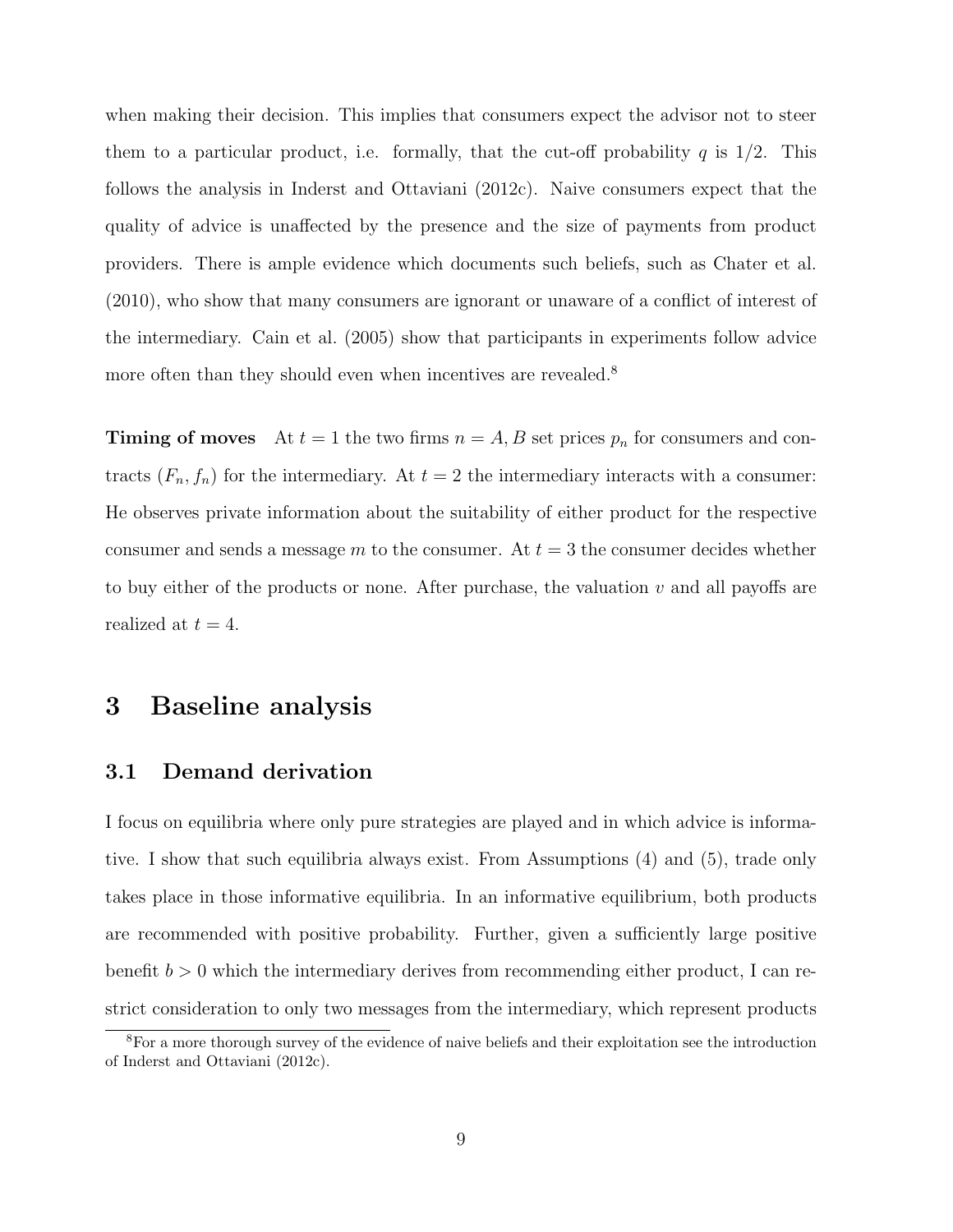A and B, respectively. I can safely abstract from the case where the interpretation of the messages is swapped.

**Lemma 1** Under  $(4)$  a naive consumer either follows the intermediary's advice or does not buy at all.

**Proof of Lemma 1.** Suppose the intermediary recommends product A. Then a naive consumer expects to receive a conditional expected utility of  $E[v_A | q > 1/2]$ . If he would deviate to buy product B he expects to receive conditional expected utility  $E[v_B]$ q > 1/2]. Since,  $G(1/2)E[v_B | q \le 1/2] + [1 - G(1/2)]E[v_B | q > 1/2] = E[v_B]$  and  $E[v_B | q \le 1/2] > E[v_B]$ , it follows that  $E[v_B | q > 1/2] < E[v_B]$ . Due to Assumption (4), firm B cannot set a price to induce purchase and cover its costs. The case when product B is recommended is analogous.  $\blacksquare$ 

**Consumer problem** Writing the consumer's expected valuation for product  $n$  when receiving the message  $m = n$  as  $E[v_n | m = n]$ , the consumer will thus follow this recommendation when

$$
z \ge z_n^* = p_n - E[v_n \mid m = n]. \tag{6}
$$

Otherwise, i.e., for  $z < z_n^*$ , he chooses not to buy.

Intermediary problem When consumers behave in this way, i.e., when they apply the respective thresholds  $z_A^*$  and  $z_B^*$ , the intermediary faces the following optimization problem. If he recommends product n, then given his posterior belief  $q$  he expects to realize the payoff

$$
F_n + F_{n'} + [1 - H(z_n^*)] f_n - \varphi l_n(q) + b,
$$

where  $n' \neq n$ . Hence, the intermediary prefers to recommend A over B when

$$
[1 - H(z_A^*)] f_A - \varphi l_A(q) \ge [1 - H(z_B^*)] f_B - \varphi l_B(q). \tag{7}
$$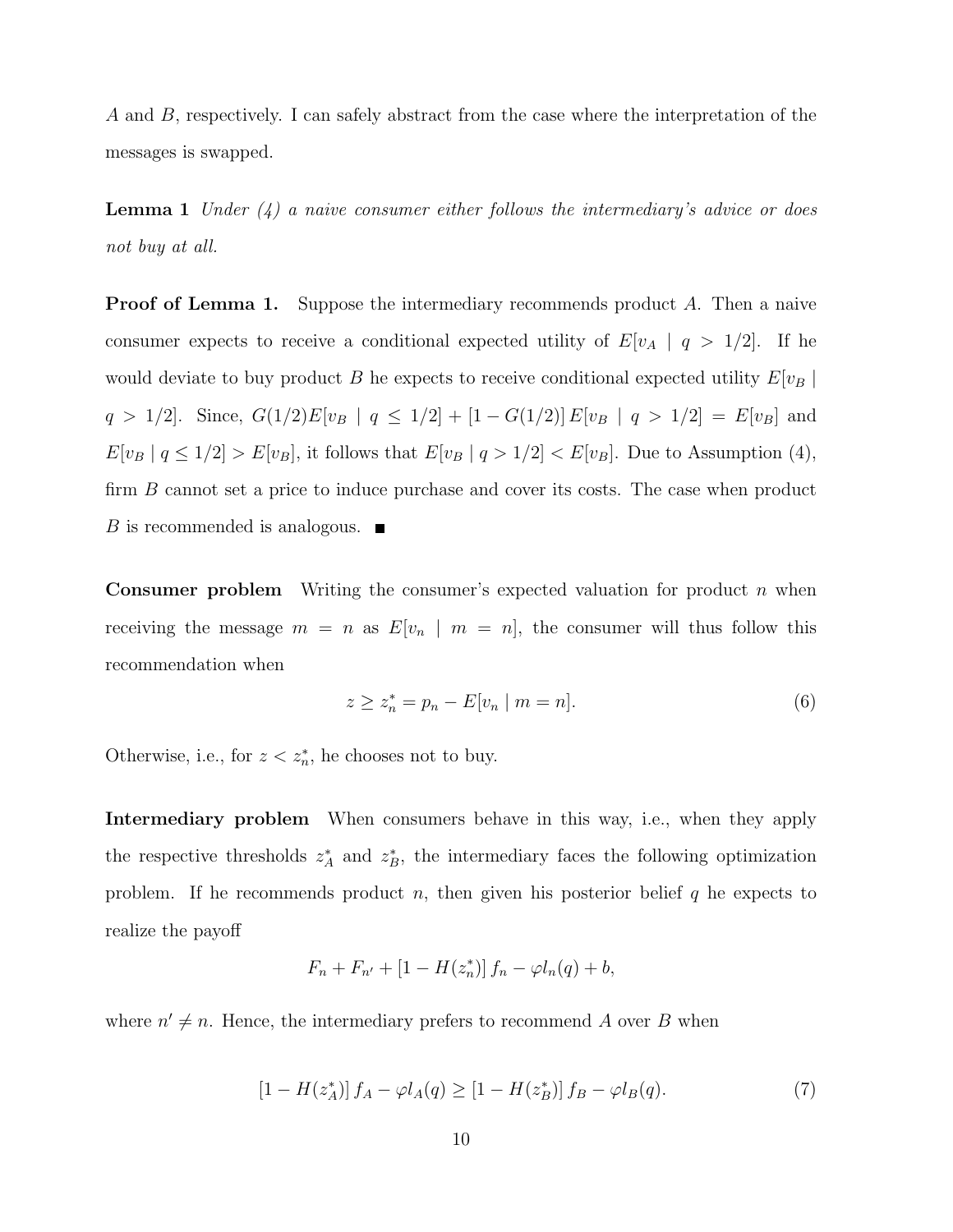Note that  $l_A(q)$  is strictly decreasing in q and  $l_B(q)$  is strictly increasing. Furthermore, it is obvious that a firm cannot steer the intermediary's advice through a fixed wage  $F_n$ , which is thus set to zero. After substituting for  $l_n(q)$ , this yields immediately the following observation.

**Lemma 2** The intermediary prefers to recommend product A for all posterior beliefs when

$$
f_A [1 - H(z_A^*)] - f_B [1 - H(z_B^*)] \ge \tau.
$$
 (8)

He always prefers recommending product B when

$$
f_B\left[1 - H(z_B^*)\right] - f_A\left[1 - H(z_A^*)\right] \ge \tau. \tag{9}
$$

When (8) and (9) do not hold, then there exists a cut-off  $0 < q^* < 1$ ,

$$
q^* = \frac{1}{2} - \frac{1}{2\tau} \left[ f_A \left[ 1 - H(z_A^*) \right] - f_B \left[ 1 - H(z_B^*) \right] \right],\tag{10}
$$

so that the intermediary recommends product A when  $q > q^*$  and recommends product B when  $q < q^*$ . (He is indifferent at  $q = q^*$ .)

To be brief, we refer to the cases where (8) or (9) apply, respectively, by setting  $q^* = 0$ or  $q^* = 1$ . Also, when  $q^*$  is interior, we stipulate that the intermediary recommends A when  $q = q^*$ . Given that this is a zero-probability event, this is without loss of generality. Thus,  $\tau$  captures the responsiveness of advice to commissions. Note, however, that in our present analysis it is not the size of  $f_n$  per se that matters, but the expected commission payment, taking into account the likelihood with which the consumer follows advice, 1 −  $H(z_n^*)$ . As this depends on the prices  $p_n$  (cf. expression 6), prices will have a direct effect on market share, namely through  $z_n^*$ , and an indirect effect on market share, namely through  $q^*$ . I comment on this in detail below.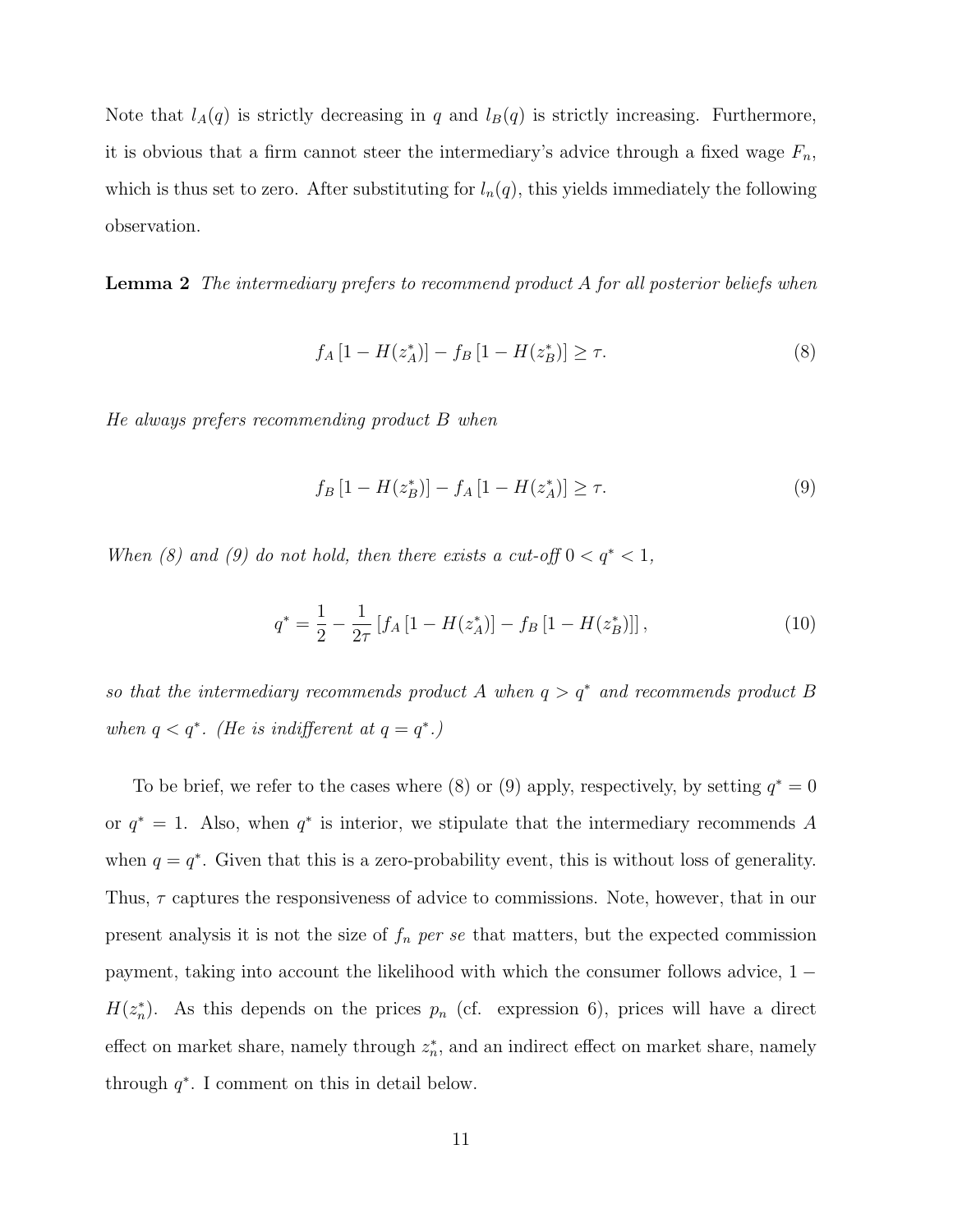I obtain consumers' expected valuations (net of  $z$ ) as follows:

$$
E[v_A \mid m = A] = E[v_A \mid q \ge 1/2] = \int_{1/2}^1 v_A(q) \frac{g(q)}{1 - G(1/2)} dq,
$$
(11)  

$$
E[v_B \mid m = B] = E[v_B \mid q < 1/2] = \int_0^{1/2} v_B(q) \frac{g(q)}{G(1/2)} dq.
$$

Taken together, I have thus arrived at the following demand for each firm.

Lemma 3 The demand for firm A is given by

$$
D_A = \Pr\left[q \ge q^*\right] \cdot \Pr\left[z \ge z_A^*\right]
$$

$$
= \left[1 - G(q^*)\right] \left[1 - H(z_A^*)\right]
$$

and that for firm B by

$$
D_B = \Pr\left[q < 1 - q^*\right] \cdot \Pr\left[z \geq z_B^*\right]
$$
\n
$$
= G(q^*) \left[1 - H(z_B^*)\right].
$$

#### 3.2 Equilibrium

Recall that consumers purchase after a recommendation when their private valuation exceeds a certain threshold and that the intermediary, anticipating this behavior, applies a cut-off rule when advising according to Lemma 2. Further, since consumers hold naive beliefs, they do not internalize the effect of higher commissions or prices on the intermediary's cut-off rule. Firm  $A$ 's maximization problem is then

$$
\max_{f_A, p_A} \pi_A = [1 - G(q^*)] [1 - H(z_A^*)] (p_A - f_A - c_A)
$$
\n(12)

and firm B's maximization problem is

$$
\max_{f_B, p_B} \pi_B = G(q^*) \left[ 1 - H(z_B^*) \right] (p_B - f_B - c_B). \tag{13}
$$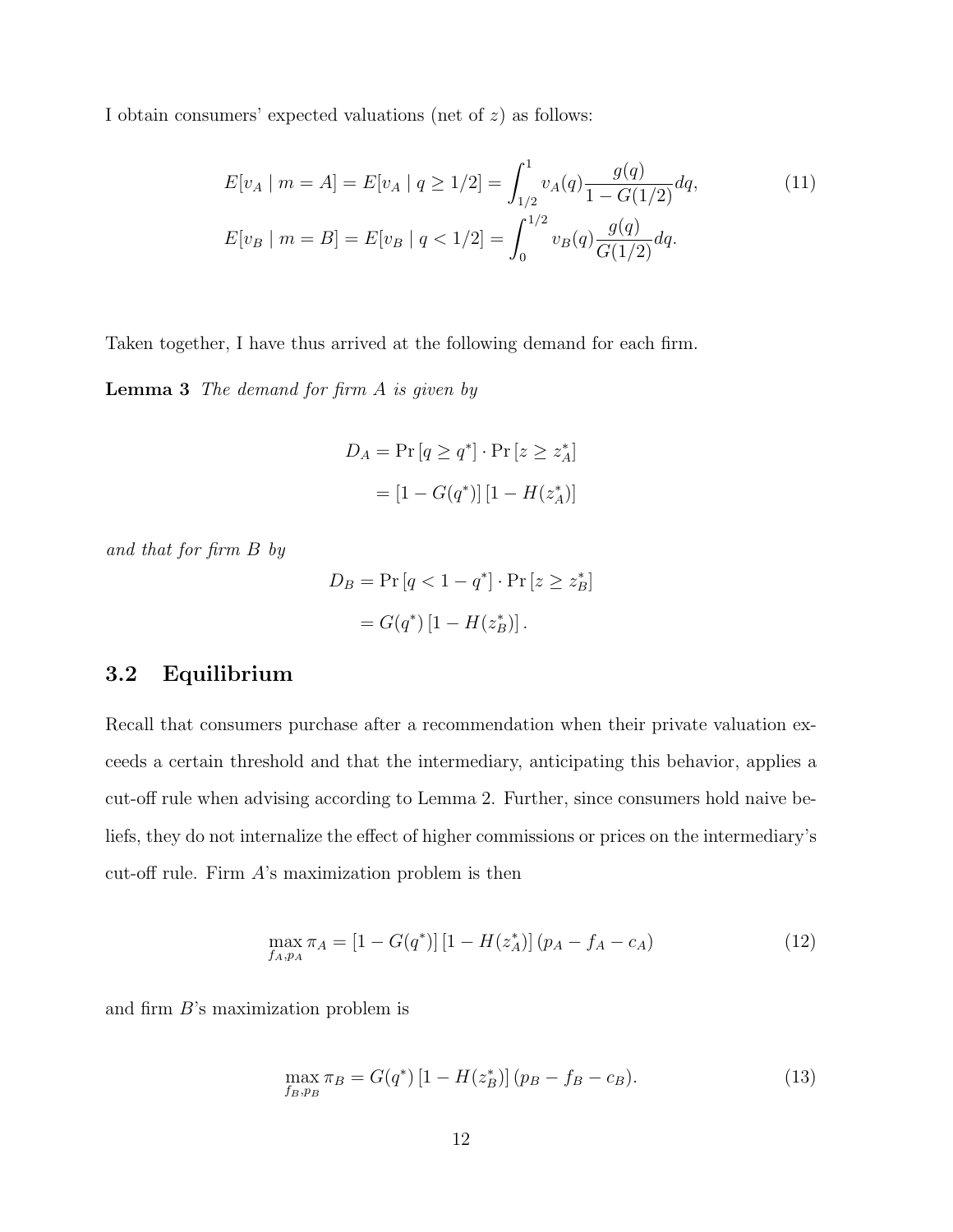Before I consider the equilibrium behavior of firms, I first analyze a firm's optimal strategy for given choices of the competing firm. When the solution to the maximization problem is interior, the first-order conditions characterize optimal choices for firm  $n<sup>9</sup>$ :

$$
\frac{\partial \pi_n}{\partial p_n} = \frac{\partial D_n}{\partial p_n} (p_n - f_n - c_n) + D_n = 0,
$$
  

$$
\frac{\partial \pi_n}{\partial f_n} = \frac{\partial D_n}{\partial f_n} (p_n - f_n - c_n) - D_n = 0,
$$

where  $D_n$  is the demand for firm n's product. The optimality condition for the price is then

$$
p_n^* = \frac{D_n}{\frac{\partial D_n}{\partial p_n}} + f_n + c_n \tag{14}
$$

which is familiar from oligopoly pricing. Therefore, for given choices by its competitor, the optimal price consists of the marginal costs necessary to make each sale  $f_n + c_n$  and the firm's markup resulting from the trade-off between a higher demand and a higher margin. Next, consider the optimality condition for commissions. Since the profit function is the product of demand and margin, in the optimum it must be that

$$
\frac{\partial D_n}{\partial p_n} = -\frac{\partial D_n}{\partial f_n}.\tag{15}
$$

To provide addtional intuition, suppose that for some choice of  $(p_n, f_n)$  demand responds more strongly to an increase in commission than to an increase in price. Then, the firm could increase commission and price by the same amount. This would leave the firm's margin  $p_n - f_n - c_n$  unchanged, but by assumption of the considered cases it would overall increase demand for firm n's product since demand expands more due to the increase in commission than it decreases due to the price increase. Plugging the partial derivatives of

<sup>&</sup>lt;sup>9</sup>See section A of the Appendix for the derivation of the partial derivatives.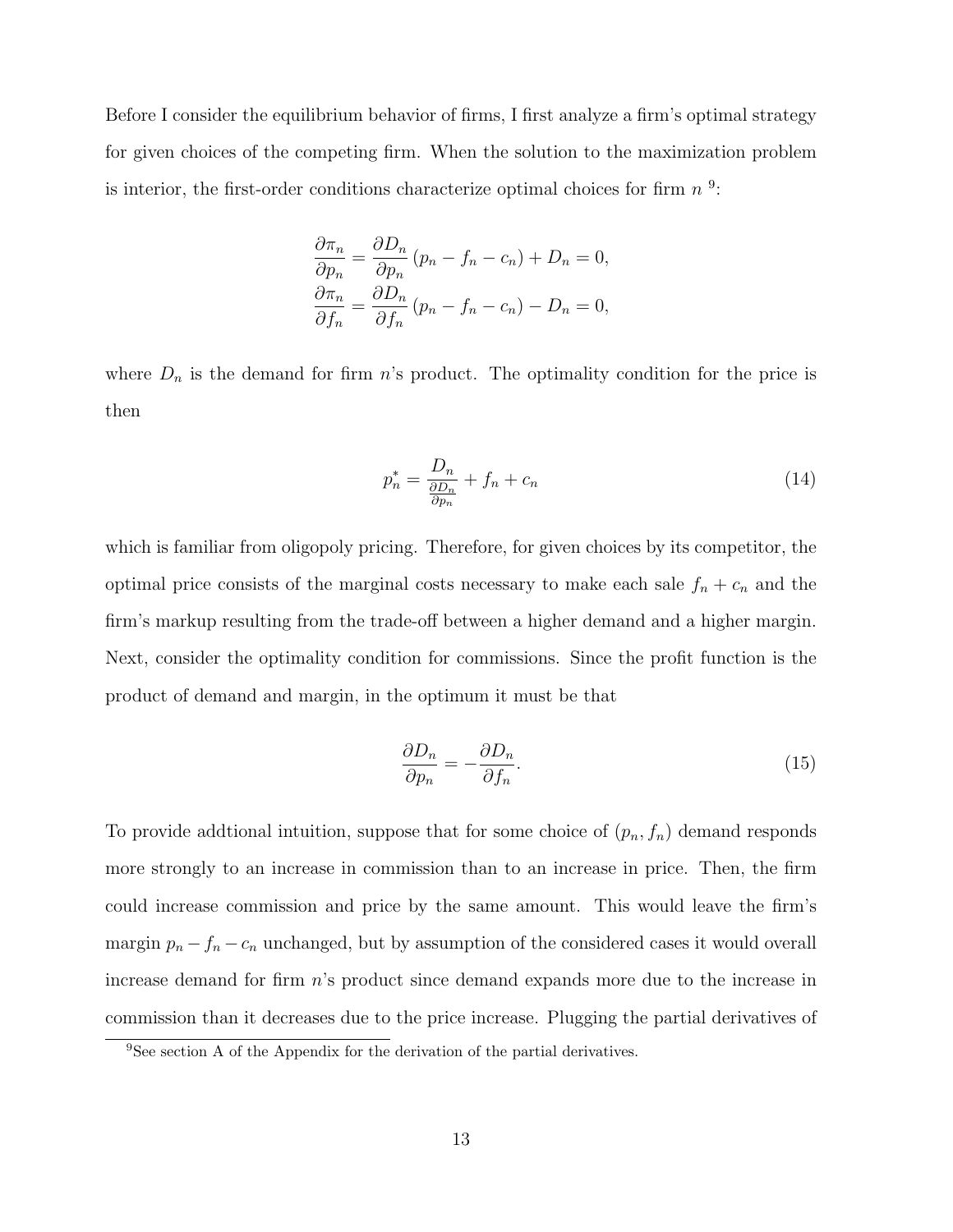demand evaluated at the optimum for a given choice of the competing firm into 15 yields

$$
-g(q^*)\left[1-H(z_n^*)\right]\frac{1}{2\tau}f_n^*h(z_n^*)-h(z_n^*)S_n(q^*)=-\left(\left[1-H(z_n^*)\right]^2g(q^*)\frac{1}{2\tau}\right).
$$

Rearranging yields the optimal commission for firm  $n$ :

$$
f_n^* = \frac{1 - H(z_n^*)}{h(z_n^*)} - \frac{2\tau}{1 - H(z_n^*)} \frac{S_n(q^*)}{g(q^*)},\tag{16}
$$

where  $S_n(q^*)$  is the share of consumers the intermediary steers to firm n, i.e.  $S_A(q^*)$  =  $1 - G(q^*)$  and  $S_B(q^*) = G(q^*)$ . Then, plugging back the optimal commission into (14), this simplifies to

$$
p_n^* = \frac{1 - H(z_n^*)}{h(z_n^*)} + c_n.
$$
\n(17)

Note that  $z_n^*$  only depends on  $p_n^*$  and not on any other strategic variable. Furthermore, in the optimum firm  $n$ 's margin is

$$
p_n^* - f_n^* - c_n = \frac{2\tau}{1 - H(z_n^*)} \frac{S_n(q^*)}{g(q^*)}.
$$
\n(18)

**Lemma 4** When the solution to the firm's maximization problem is interior, firm n optimally sets commissions and prices according to (16) and (17). The optimal commission depends on the optimal price as well as the competitor's choices (captured through  $q^*$ ) and ceterus paribus, decreases with the concern for good advice  $\tau$ . The optimal price neither depends on commissions nor the competitor's choices, and as such (higher) commissions are not passed on to consumers.

Hence, even though the optimal margin (18) depends on optimal commissions  $f_n^*$  and consequently on the competitor's choices, the optimal price  $p_n^*$  does not.

Even though the price also affects advice and interacts with commissions in this way, at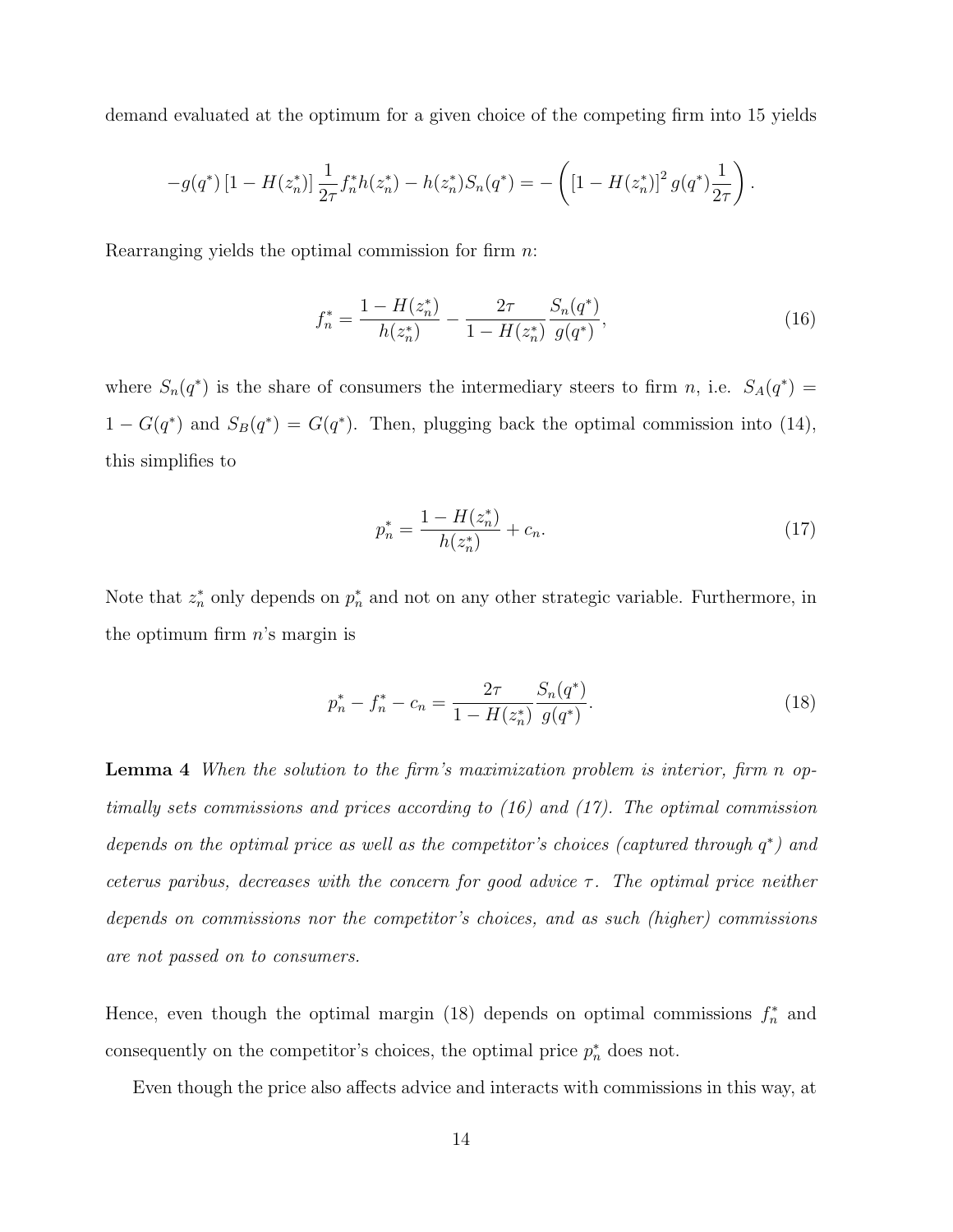the optimum (interior) choice, it is as if the firm sets its price like a monopolist, ignoring its commission. Next, looking at the optimal commissions, we can make multiple observations. When the intermediary has a higher concern for suitability (large  $\tau$ ), commissions are lower. Further, the second term in (16) can be rewritten as  $S_n(q^*)/(\partial S_n(q^*)/\partial f_n)$  and thus interpreted as the tradeoff between a higher share of consumers steered to the firm and higher marginal costs in the form of a higher commission. Next, I turn to the equilibrium. Since, I am interested in the effect of regulated commissions on prices, I first find sufficient conditions such that each firm has an incentive to set positive commissions in the absence of such regulation. From (16) we know that when the intermediary is too concerned about suitability, then firms would like to set zero commissions. If, on the other hand, the concern for suitability is below some upper bound, then it is optimal for firms to set positive commissions.

**Lemma 5** If the intermediary's concern for good advice,  $\tau$ , is sufficiently small, then commissions are strictly positive in equilibrium, i.e. if  $\tau < \overline{\tau}$  for some  $\overline{\tau} > 0$ , then  $f^* > 0$ .

**Proof of Lemma 5.** Consider the equilibrium with commissions at  $f_A^* = f_B^* = 0$ . Then first consider the commission paid by firm  $A$ . The derivative of firm  $A$ 's profit with respect to commissions evaluated at  $f_A^* = f_B^* = 0$  and the corresponding equilibrium price  $p_A^* = \frac{1 - H(z_A^*)}{h(z_A^*)}$  $\frac{(-H(z_A))}{h(z_A^*)} + c_A$  (from 14) yields:

$$
\frac{\partial \pi_A}{\partial f_A}\Big|_{p_A=p_A^*,f_A^*=f_B^*=0} = \left[1-H(z_A^*)\right]^2g(1/2)\frac{1}{2\tau}\frac{1-H(z_A^*)}{h(z_A^*)} - \left[1-G(1/2)\right]\left[1-H(z_A^*)\right].
$$

Note here that, at  $f_A^* = 0$ ,  $z_A^*$  does not depend on  $\tau$  (as  $p_A^*$  does not depend on  $\tau$ ). A commission of  $f_A^* = 0$  is thus surely not optimal for firm A if  $\frac{\partial \pi_A}{\partial f_A}$  $\Big|_{p_A = p_A^*, f_A^* = f_B^* = 0} > 0.$  Using  $1 - G(1/2) = 1/2$ , this condition can be rearranged to

$$
g(1/2)\frac{[1 - H(z_A^*)]^2}{h(z_A^*)} = \overline{\tau}_A > \tau.
$$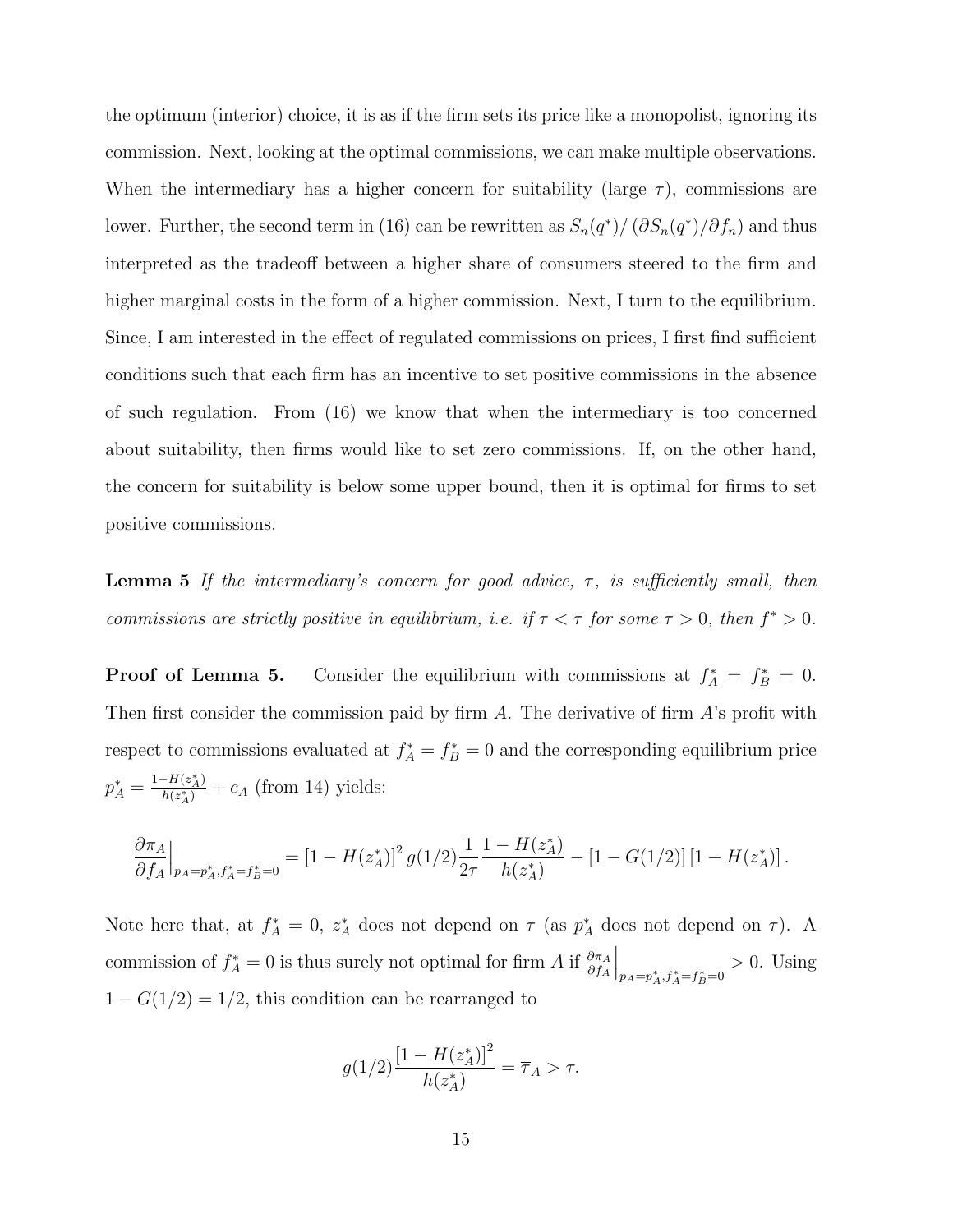Thus, when the intermediary's concern for good advice is smaller than  $\overline{\tau}_A$ , firm A can profitably deviate and sets strictly positive commissions. A similar reasoning applies to firm B where the corresponding upper bound is

$$
g(1/2)\frac{[1 - H(z_B^*)]^2}{h(z_B^*)} = \overline{\tau}_B > \tau.
$$

Since the optimal price increases in marginal costs,  $z_n^*$  increases, and consequently the upper bound for the concern for suitability is higher for the more cost-efficient firm. Thus, with  $c_A \leq c_B$ ,  $\overline{\tau}_A \geq \overline{\tau}_B$ . I define the minimum of these upper bounds as  $\overline{\tau} \equiv \min \{\overline{\tau}_A, \overline{\tau}_B\}.$ Consequently, when  $\tau < \overline{\tau}$  both firms set positive commissions in equilibrium.

Given that commissions will be strictly positive in equilibrium when  $\tau < \overline{\tau}$ , I can determine equilibrium prices and commissions from the already obtained first-order conditions.

**Proposition 1** When the difference in cost-efficiencies is not too large, and the concern for good advice  $\tau$  is sufficiently small  $(\tau < \overline{\tau})$ , then there is a unique equilibrium in pure strategies, in which firms set the following prices, commissions and fixed wages:

$$
p_n^* = \frac{1 - H(z^*)}{h(z^*)} + c_n,
$$
  
\n
$$
f_n^* = \frac{1 - H(z_n^*)}{h(z_n^*)} - \frac{2\tau}{1 - H(z_n^*)} \frac{S_n(q^*)}{g(q^*)},
$$
  
\n
$$
F_n^* = 0,
$$

and  $q^*$  uniquely solves

$$
\frac{\left[1 - H(z_A^*)\right]^2}{h(z_A^*)} - \frac{\left[1 - H(z_B^*)\right]^2}{h(z_B^*)} = \tau \left(1 - 2q^* + \frac{2\left[1 - 2G(q^*)\right]}{g(q^*)}\right). \tag{19}
$$

**Proof of Proposition 1.** The existence of this equilibrium follows immediately from the derivations in the main text. Since for small concerns for suitability,  $p_n^*$  and  $f_n^*$  are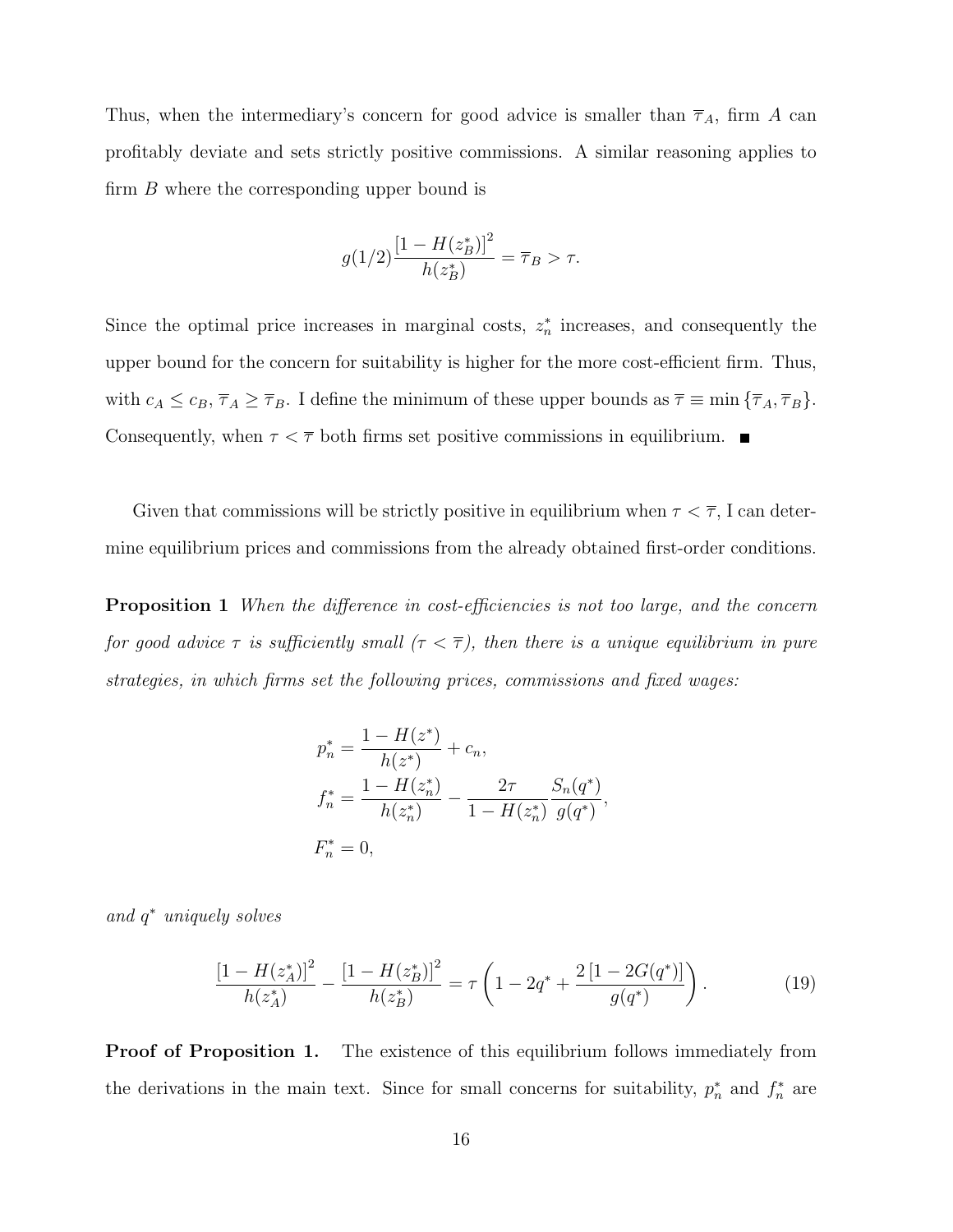determined by the first-order conditions with respect to price and commissions, neither firm has an incentive to deviate. Since consumers hold the naive belief that commissions are zero, and thus that advice is objective, the LHS of (19) is constant.Further, the RHS is decreasing in  $q^*$  and switches signs at  $q^* = 1/2$ . Hence, when the difference in costefficiencies is not too large, i.e. the LHS is not too large or too small, then by continuity there exists a  $q^*$  which solves (19). Uniqueness, follows from the decreasing inverse hazard rates and from the monotonicity of  $(19)$  with respect to  $q^*$ .

When firms are symmetric with respect to costs, they set the same prices and commissions in equilibrium, and consequently the optimal cut-off rule for the intermediary is  $q^* = 1/2$ . On other hand with asymmetric firms when firm A is more cost-efficient, i.e.  $c_A < c_B$ , then the optimal cut-off is  $q^*$  < 1/2. Thus, the intermediary steers more consumers to firm A than to firm B. Additionally, firm  $A$ 's price is lower, and thus, its overall market share is higher than the market share of firm B.

Next, I analyze regulation where my interest lies particularly on prices and welfare. For this analysis, I stipulate  $c_A = c_B$ . Then, from above I conclude that regulating  $\tau$  has no impact. However, as I explore next, imposing a cap on commissions does.

#### 4 Capping commissions

In this section I analyze the effect of regulated commissions on prices. From Proposition 1 and Lemma 5 I know that unregulated commissions are strictly positive, thus regulation can potentially take place as a cap on commissions  $\overline{f}$ . The effects of regulating commissions are twofold. First, regulating commissions can affect the quality of advice directly. However, here I assume symmetry in costs, i.e.  $c_A = c_B$ , which allows me to abstract from this distortive effect of commissions, and  $\tau < \overline{\tau}$  which rules out the case where firms do not have an incentive to set commissions at all. Rather, I focus on the second effect of regulating commissions which is an effect on profits and prices and thereby deadweight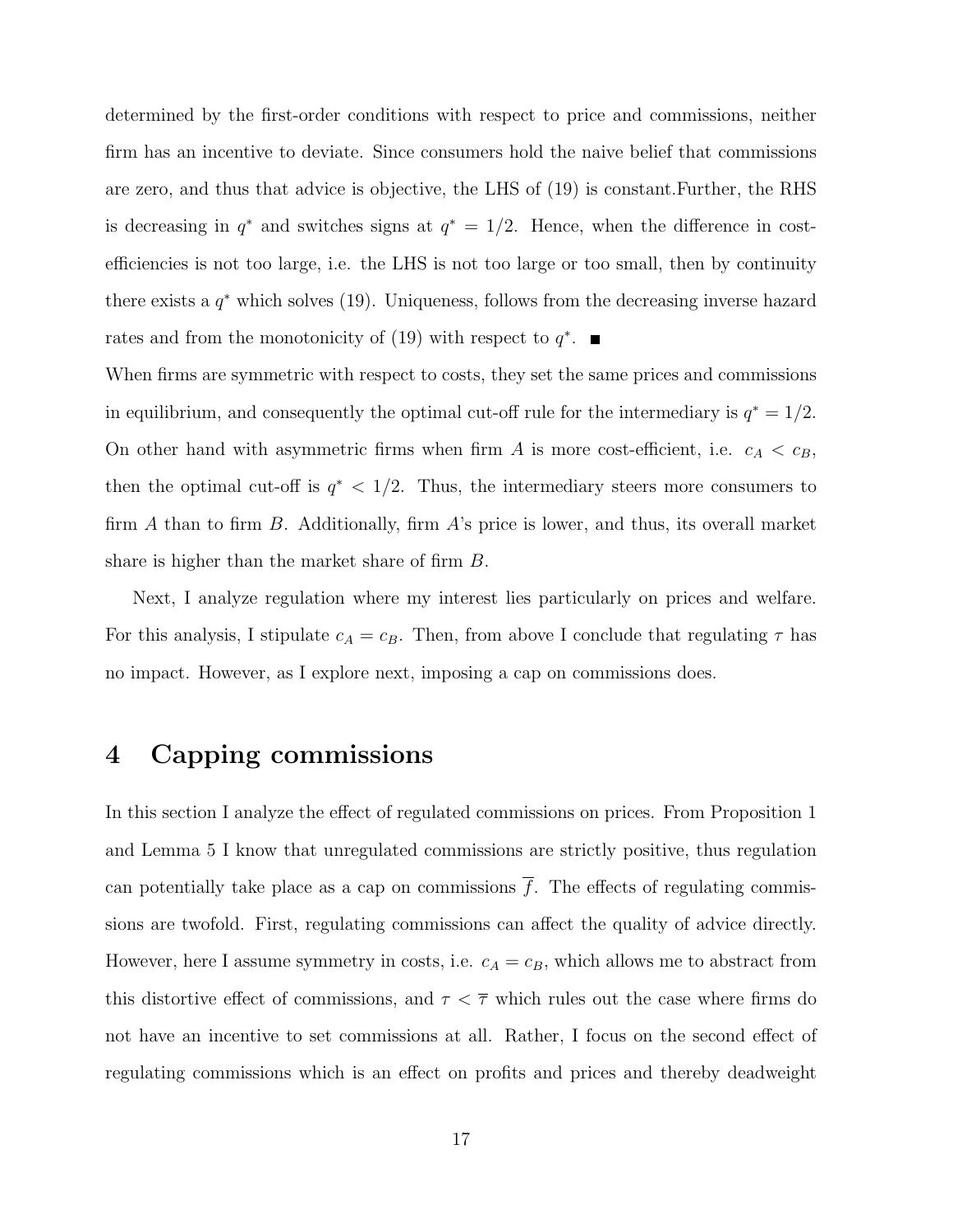loss. To illustrate this consider the first-order condition of firm n:

$$
\frac{\partial \pi_n}{\partial p_n} = \frac{\partial D_n}{\partial p_n} (p_n - f_n - c_n) + D_n = 0.
$$

Regulation of commissions has an immediate effect through the margin  $p_n - f_n - c_n$  and a more ambiguous effect through  $\partial D_n/\partial p_n$ . When commissions are capped and the cap binds, then the equilibrium is pinned down by the intermediary's optimal cut-off and the firms' first-order conditions with respect to price. Due to symmetry, the optimal cut-off is at  $q^* = 1/2$  regardless of the cap on commissions, or commissions at all, since firms have the same incentives to set prices and commissions. Thus, under symmetry and a binding cap on commissions, the equilibrium is pinned down by the first-order condition on price:

$$
\frac{\partial \pi}{\partial p} = \left[ -g(1/2) \left[ 1 - H(z^*) \right] \frac{1}{2\tau} h(z^*) \overline{f} - h(z^*) \frac{1}{2} \right] \left( p^* - \overline{f} - c \right) + \frac{1}{2} \left[ 1 - H(z^*) \right] = 0, \tag{20}
$$

where I have dropped the firm-specific subscripts. I can now evaluate the effect of an increase or decrease of the cap on commissions on equilibrium prices through the implicit derivative of (20),  $dp^*/d\overline{f}$ .

As surely  $1 - H(z^*) \neq 0$  by optimality, I can divide (20) through by  $[1 - H(z^*)]$  and thereby define

$$
R(p^*, \overline{f}) = \left[ -g(1/2) \frac{1}{2\tau} h(z^*) \overline{f} - \frac{h(z^*)}{[1 - H(z^*)]} \frac{1}{2} \right] (p^* - \overline{f} - c) + \frac{1}{2} = 0.
$$
 (21)

Then, the implicit derivative of the price with respect to the cap on commissions is calculated as

$$
\frac{dp^*}{d\overline{f}} = \frac{\frac{h(z^*)}{[1 - H(z^*)]^{\frac{1}{2}}} + (p^* - 2\overline{f} - c) \left[ -g(1/2)\frac{1}{2\tau}h(z^*) \right]}{\left[ g(1/2)\frac{1}{2\tau}h(z^*)\overline{f} + \frac{h(z^*)}{[1 - H(z^*)]^{\frac{1}{2}}} \right] + (p^* - \overline{f} - c) \left[ g(1/2)\frac{1}{2\tau}\frac{\partial h(z^*)}{\partial p^*}\overline{f} + \frac{1}{2}\frac{\partial}{\partial p^*}\frac{h(z^*)}{[1 - H(z^*)]} \right]}.
$$
\n(22)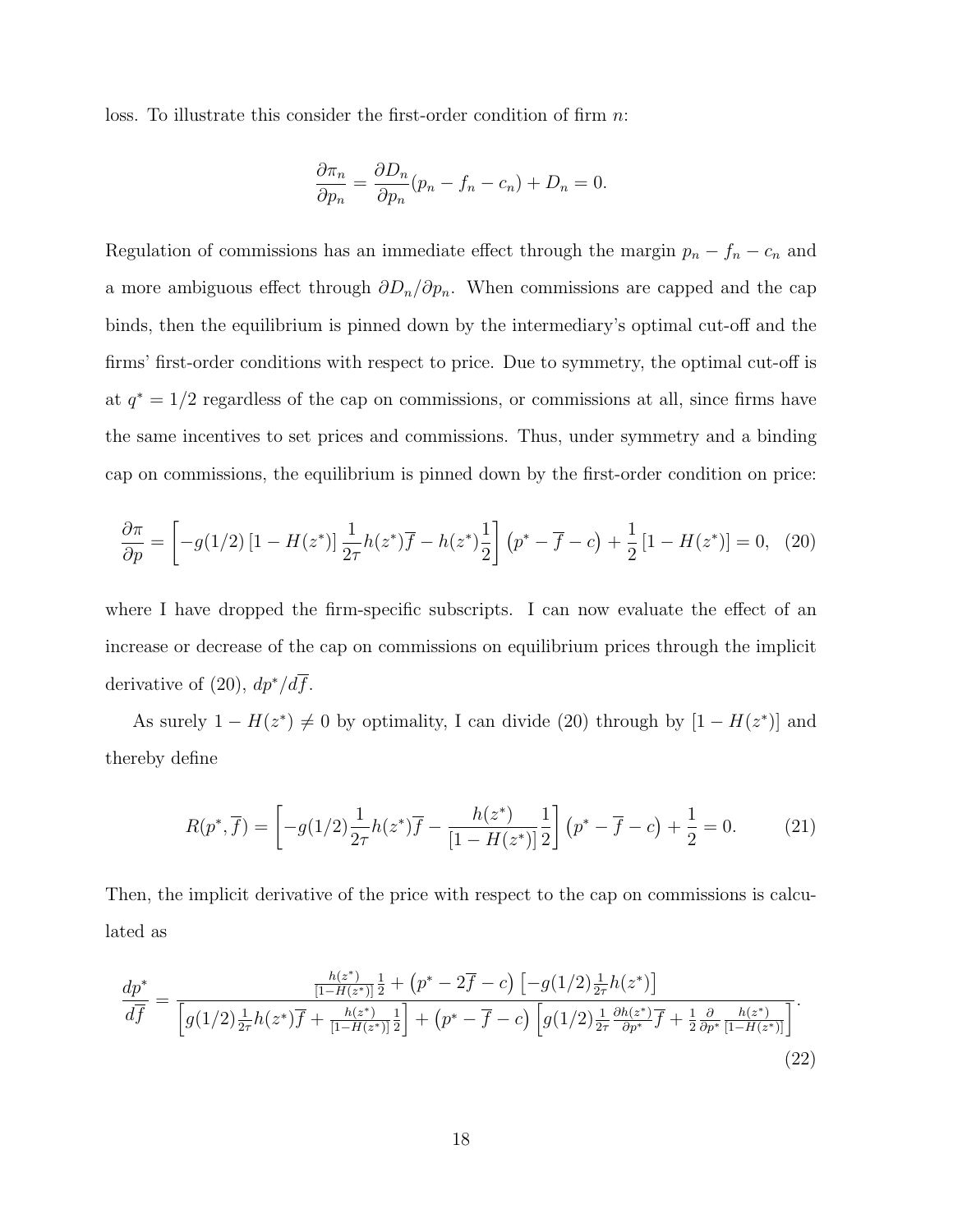Even though the effect is thus generally ambiguous, I can investigate the extreme case of a complete ban on commissions, i.e.  $\bar{f} = 0$ . For this I obtain clear-cut results.

**Lemma 6** Starting from a full ban of commissions,  $\overline{f} = 0$ , allowing (at least marginally small) positive commissions leads to lower prices.

**Proof of Lemma 6.** In the case of  $\overline{f} = 0$ , the implicit derivative of (20) reduces to

$$
\frac{dp^*}{d\overline{f}}\Big|_{\overline{f}=0} = \frac{\frac{h(z^*)}{[1-H(z^*)]} \frac{1}{2} + (p^* - c) \left[ -g(1/2) \frac{1}{2\tau} h(z^*) \right]}{\frac{h(z^*)}{[1-H(z^*)]} \frac{1}{2} + (p^* - c) \left[ \frac{1}{2} \frac{\partial}{\partial p^*} \frac{h(z^*)}{[1-H(z^*)]} \right]}.
$$

It is immediate that the denominator is always positive due to the increasing hazard rate. Thus, an increase in the cap on commissions decreases the price when

$$
\frac{h(z^*)}{[1-H(z^*)]} \frac{1}{2} + (p^* - c) \left[ -g(1/2) \frac{1}{2\tau} h(z^*) \right] < 0.
$$

Plugging in the optimal price given by the equilibrium condition (20) for  $\overline{f} = 0$ ,  $p^* =$  $1 - H(z^*)$  $\frac{-H(z^{2})}{h(z^{*})} + c$ , and rearranging yields

$$
g(1/2)\frac{[1 - H(z^*)]^2}{h(z^*)} > \tau.
$$

This threshold value of the concern for good advice of the intermediary is the same as in Lemma 5 which guarantees positive commissions in the unregulated equilibrium. Thus, when commissions are strictly positive in the unregulated equilibrium, banning commissions entirely is not optimal since a small increase on the cap would reduce prices.

In addition, I obtain the following result.

Lemma 7 When commissions are banned completely, the same prices obtain as if firms would have chosen to set commissions optimally.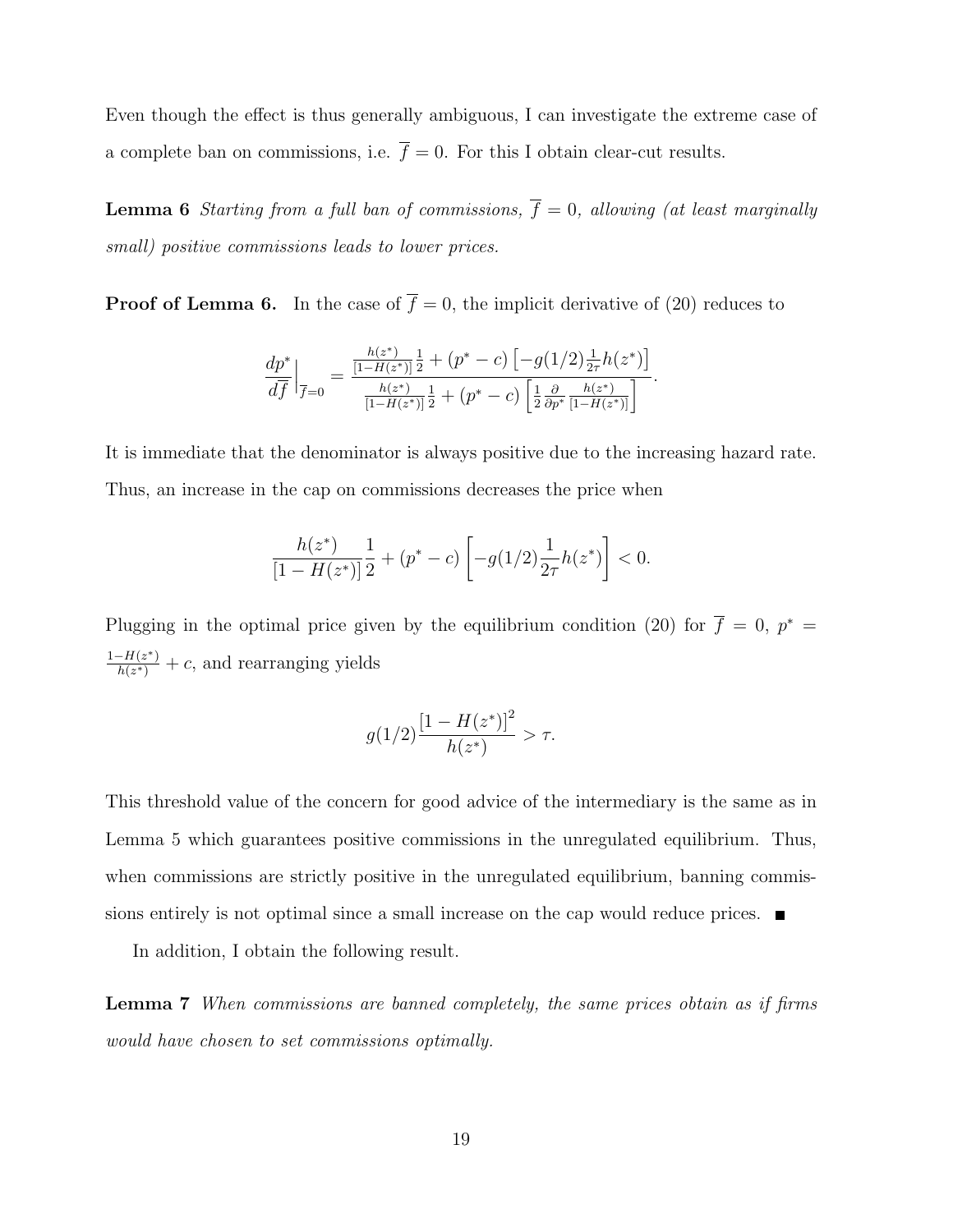**Proof of 7.** Evaluate 20 at  $\overline{f} = 0$  and solve for the optimal price

$$
\frac{\partial \pi}{\partial p}\Big|_{\overline{f}=0} = \left[-h(z^*)\frac{1}{2}\right](p^*-c) + \frac{1}{2}\left[1 - H(z^*)\right] = 0
$$

$$
\Leftrightarrow p^* = \frac{\left[1 - H(z^*)\right]}{h(z^*)} + c.
$$

It is apparent that this expression is identical to the optimal price with unregulated commissions, 17, when firms are symmetric.  $\blacksquare$ 

Taken together, these result are at first surprising. As noted above, one immediate effect of higher commissions is that this reduces firms' margins, similarly to an increase in costs, which obviously tends to increase prices. Put differently, even when there is no bias of advice, given symmetry in this model, regulation could be justified by the argument that higher commissions are ultimately passed on to consumers in the form of higher prices. This would not only directly reduce consumer surplus, but also welfare. The latter follows from the fact that in this model, with downward sloping demand, there is a standard deadweight loss associated with higher prices (and thus higher cut-off values  $z_A^*$  and  $z_B^*$ ). But this argument would ignore a second effect, which, as I have shown, can be so strong as to outweigh the more intuitive, direct effect of lower margins on prices. When firm B pays a positive commission and now firm A raises its price, the advisor becomes more inclined to steer recommendations to firm  $B$ , as the higher price of firm A risks making no sale at all (and thus not earning a commission as well). In other words, from the product providers' perspective demand becomes more elastic with respect to their own price if there are positive commissions. This reduces firms' incentives to increase the price.

Starting from an absolute ban of commissions, I showed that the effect of such a more elastic demand is so strong that it outweighs the first effect, so that prices are lower when commissions are (marginally) positive. This observation coupled with Lemma 7 leads to my key result.

**Proposition 2** There exists a socially-optimal, strictly positive cap on commissions  $f^*$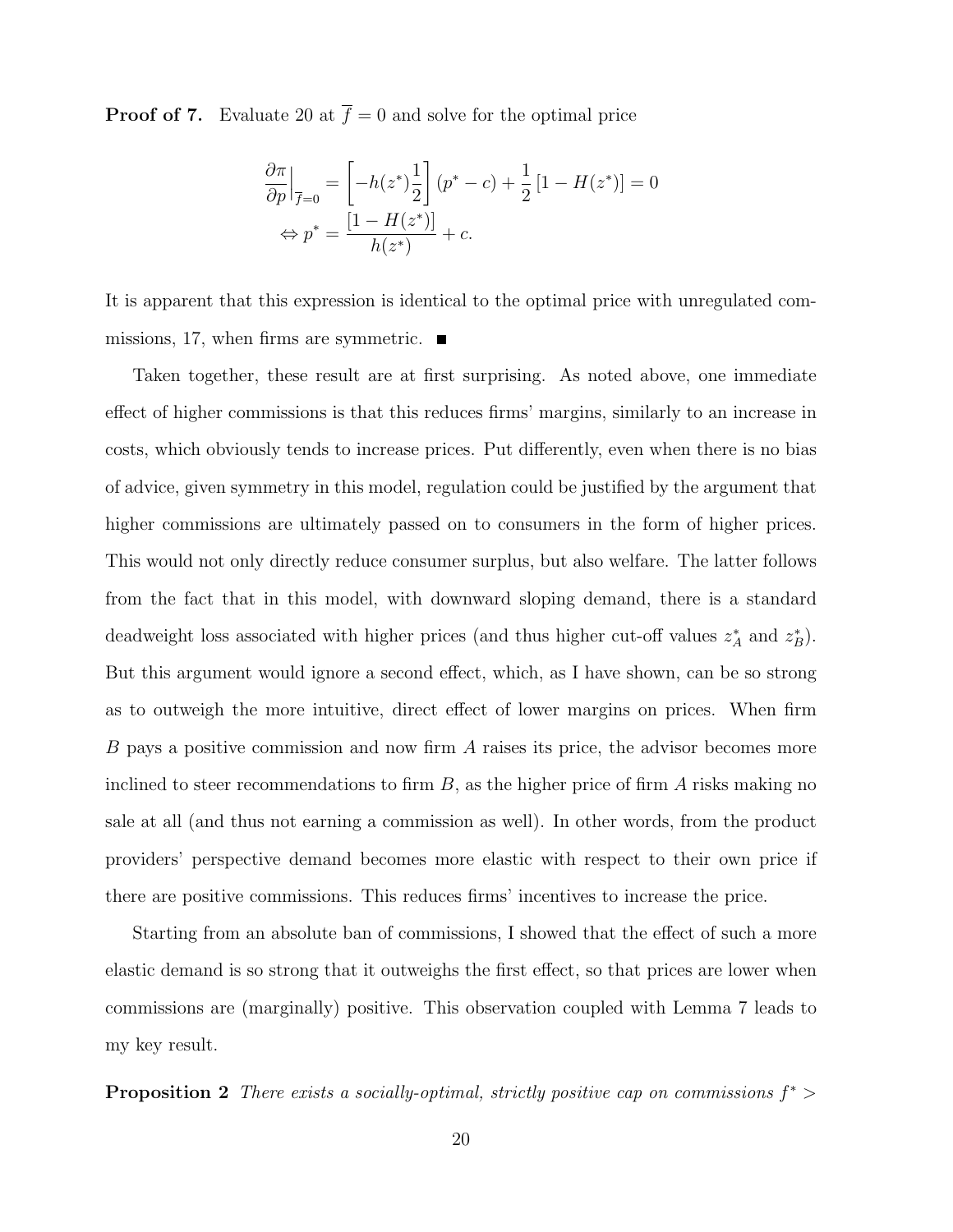#### $\overline{f} > 0.$

#### **Proof of Proposition 2.** Trivially follows from Lemmas 6 and 7.

Example with a uniform distribution. Consider an example where the private valuation z follows a uniform distribution, i.e.  $z \sim U[0, 1]$ , and the probability that product A is more suitable q also follows a uniform distribution  $q \sim U[0, 1]$ . Furthermore, I assume parameter values such that Assumptions 4 and 5 are satisfied, and that commissions in the unregulated symmetric equilibrium are positive.<sup>10</sup> Figure 4 shows the effect of different binding caps on commissions on the equilibrium price for different values of the concern for good advice  $\tau$ . The endpoint to the right of each graph signifies the equilibrium price which obtains when the cap on commissions is precisely at the value of commissions in the unregulated equilibrium. I can make the following observations. First, when  $\tau$  is smaller, the equilibrium commissions in the unregulated equilibrium are indeed higher. As I have already observed, when  $\tau$  is smaller, the intermediary's concern for good advice is smaller and therefore he is more sensitive to commissions. In the uniform case an increase in the cap on commissions on prices is negative until a certain level is reached ,and leads to an increase in prices afterwards. It is also apparent that the negative effect is largest when commissions are banned completely. This makes sense since when commissions are banned, the intermediary's optimal cut-off is not affected by the firms' prices and thus the price elasticity of demand is low. When the cap on commissions is marginally lifted, the intermediary's decision becomes elastic with respect to price and thus firms also start to compete for the intermediary's recommendation through price. Finally, the figure suggests that the optimal cap on commissions from a consumer welfare standard,  $\overline{f}$ , the location of the minimum of the graphs, increases when  $\tau$  is higher. Thus, for a small  $\tau$  the optimal cap is relatively low while for a high  $\tau$  the optimal commission is high.

 $10$ For more details regarding the parameters and derivations of the equilibrium prices and commissions under the distributional assumptions see Section B of the Appendix.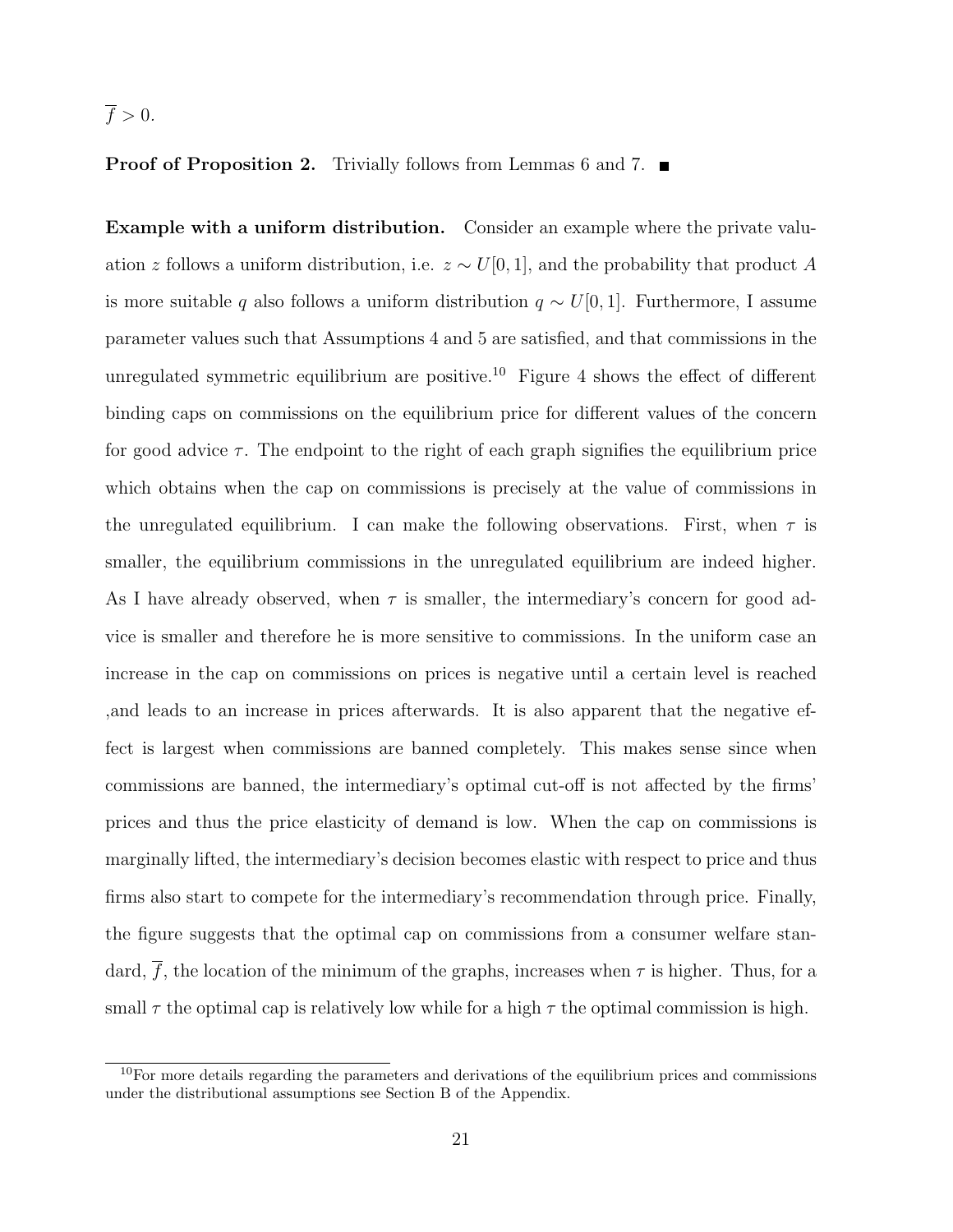

Figure 1: **Equilibrium price with a binding cap on commissions.** This figure depicts the equilibrium price  $p^*$  conditional on the cap on commissions  $\overline{f}$  for different values of the concern for good advice  $\tau$  where a higher  $\tau$  indicates a higher concern for good advice. I assume the following parameters: to generate this figure:  $c = 7/4$ ,  $v_h = 3/4$ , and  $v_l = 1/4$ . Furthermore, I assume that the private valuation z as well as the probability that product A is more suitable q are uniformly distributed on  $[0, 1]$ .

# 5 Concluding Remarks

This paper analyzes advice when the intermediary and product providers are faced with a downward sloping demand. In a first step of the analysis, I derive the optimal unregulated levels of commission, and prices. Product prices affect demand through two channels. First, there is an obvious direct impact of higher prices on demand. Second, prices also affect advisors' recommendations even when the advisor does not care directly about the level of prices (and thus consumer surplus). Still, prices affect recommendations as an advisor who recommends a more expensive product risks ending up with no sale at all. This insight proves key for the analysis as through this channel higher commissions make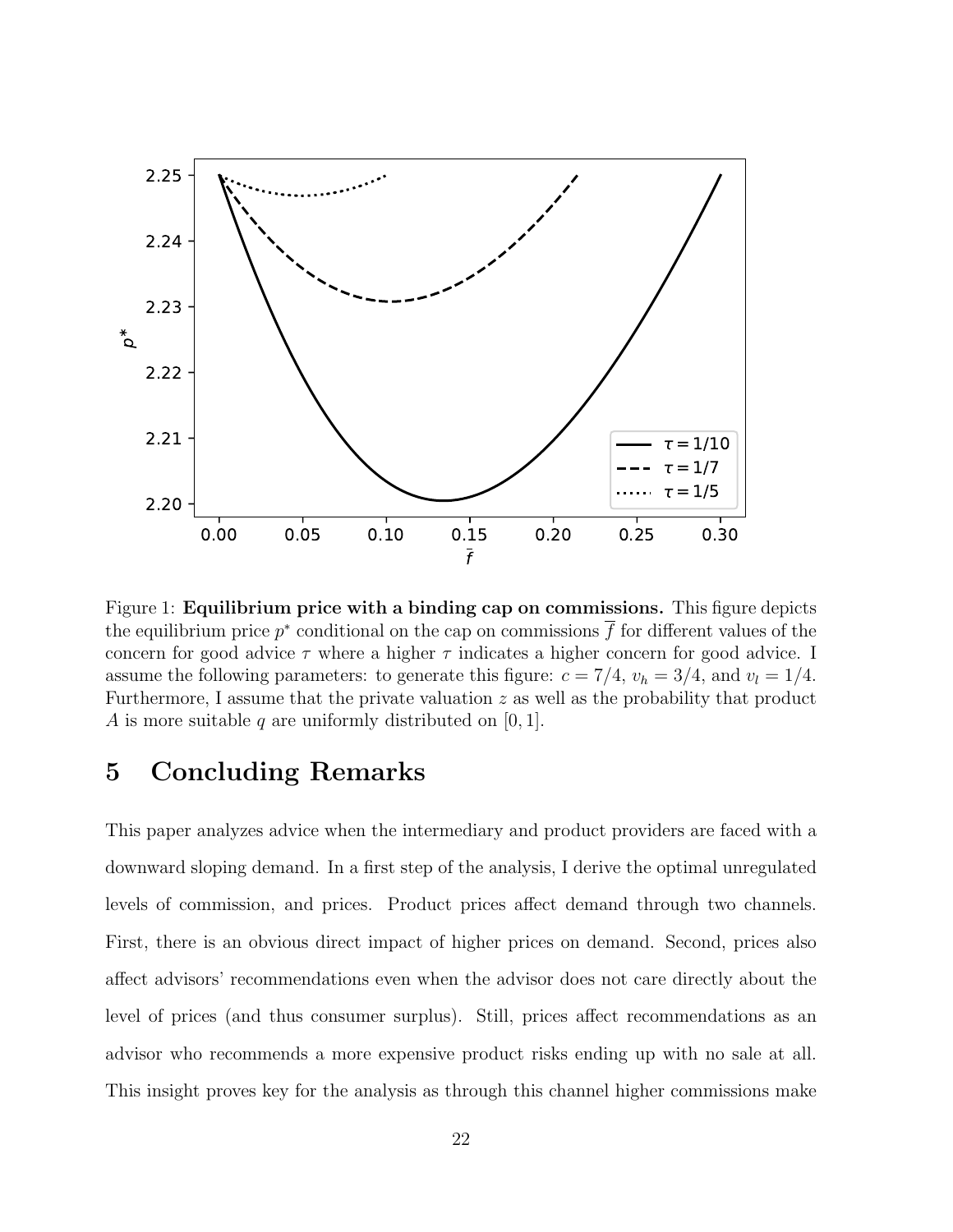demand more price elastic.

I use this framework to analyze the impact of a cap on commissions on welfare. For this I choose a symmetric setting, which allows to abstract from biased advice. Consequently, commissions affect consumer welfare and total welfare only through the price level. I show that a general ban is not welfare optimal as, in contrast to immediate intuition, higher commmissions do not necessarily lead to higher consumer prices. Starting from a general ban, allowing (marginally) higher commissions indeed leads to lower prices as positive commissions make intermediaries wary to recommend more expensive products to consumers, risking no sale at all.

Future work could consider different instruments of regulation such as the disclosure of commissions, which typically has a dampening effect on commissions, notably when it makes previously naive consumers aware of commissions. A further avenue for future research is finally to embed this model with a single advisor into a larger setting with potentially competing advisors.

#### A First-order conditions

The first-order conditions corresponding to 12 and 13 are

$$
\frac{\partial \pi_n}{\partial p_n} = \frac{\partial D_n}{\partial p_n} (p_n - f_n - c_n) + D_n = 0,
$$
  

$$
\frac{\partial \pi_n}{\partial f_n} = \frac{\partial D_n}{\partial f_n} (p_n - f_n - c_n) - D_n = 0,
$$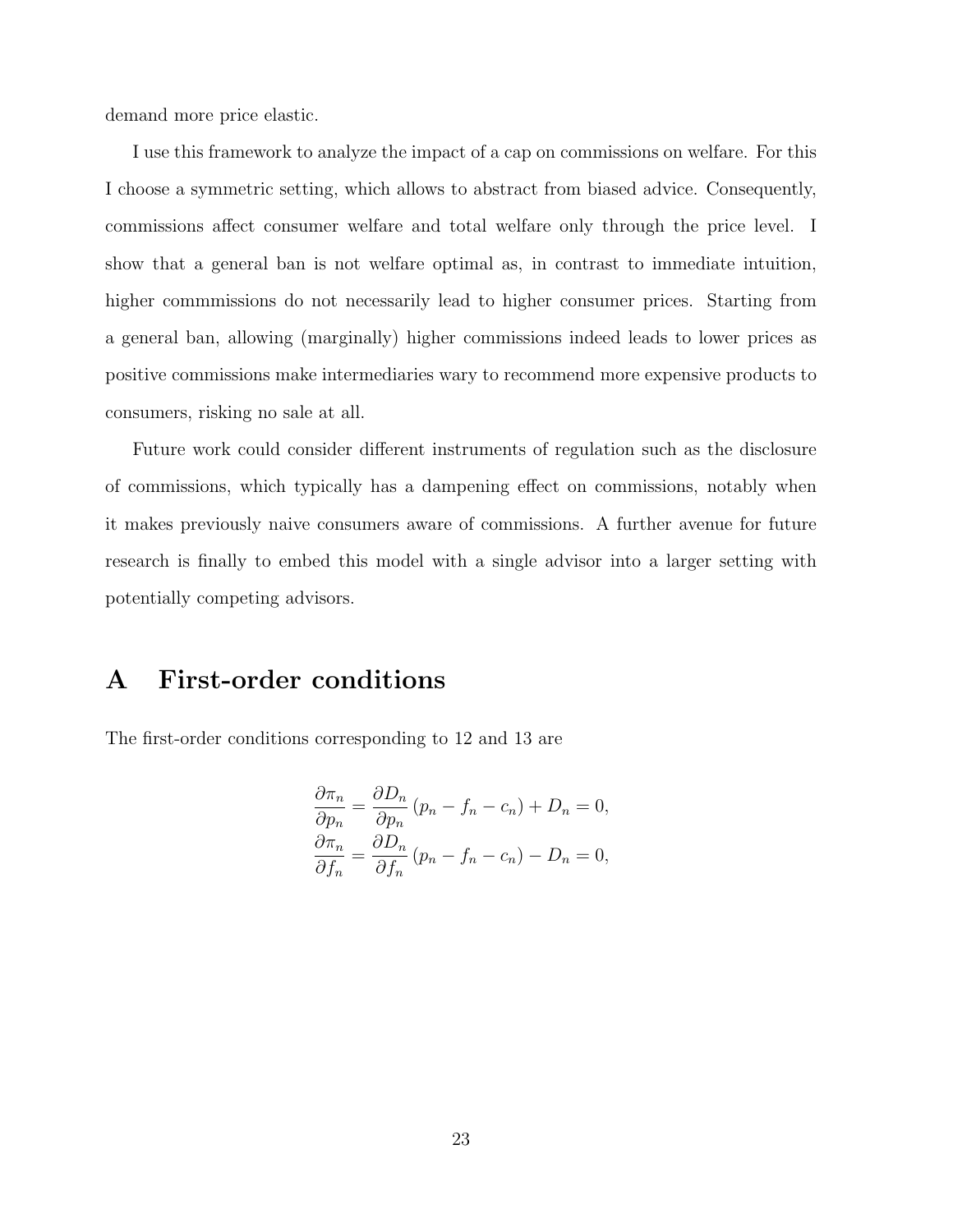where

$$
\frac{\partial D_A}{\partial p_A} = -g(q^*) \left[ 1 - H(z_A^*) \right] \frac{1}{2\tau} f_A h(z_A^*) - h(z_A^*) \left[ 1 - G(q^*) \right],
$$
  
\n
$$
\frac{\partial D_B}{\partial p_B} = -g(q^*) \left[ 1 - H(z_B^*) \right] \frac{1}{2\tau} f_B h(z_B^*) - h(z_B^*) G(q^*),
$$
  
\n
$$
\frac{\partial D_A}{\partial f_A} = \left[ 1 - H(z_A^*) \right]^2 g(q^*) \frac{1}{2\tau},
$$
  
\n
$$
\frac{\partial D_B}{\partial f_B} = \left[ 1 - H(z_B^*) \right]^2 g(q^*) \frac{1}{2\tau},
$$

and where I use

$$
D_A = [1 - G(q^*)] [1 - H(z_A^*)],
$$
  
\n
$$
D_B = G(q^*) [1 - H(z_B^*)].
$$

Substituting for  $D_n$ ,  $\frac{\partial D_n}{\partial n_n}$  $\frac{\partial D_n}{\partial p_n}$  and  $\frac{\partial D_n}{\partial f_n}$  yields

$$
\frac{\partial \pi_A}{\partial p_A} = \left( -g(q^*) \left[ 1 - H(z_A^*) \right] \frac{1}{2\tau} f_A h(z_A^*) - h(z_A^*) \left[ 1 - G(q^*) \right] \right) (p_A - f_A - c_A)
$$
  
+ 
$$
\left[ 1 - G(q^*) \right] \left[ 1 - H(z_A^*) \right] = 0,
$$
 (A.1)

$$
\frac{\partial \pi_B}{\partial p_B} = \left( -g(q^*) \left[ 1 - H(z_B^*) \right] \frac{1}{2\tau} f_B h(z_B^*) - h(z_B^*) G(q^*) \right) (p_B - f_B - c_B) \n+ G(q^*) \left[ 1 - H(z_B^*) \right] = 0,
$$
\n(A.2)

$$
\frac{\partial \pi_A}{\partial f_A} = \left[1 - H(z_A^*)\right]^2 g(q^*) \frac{1}{2\tau} \left(p_A - f_A - c_A\right) - \left[1 - G(q^*)\right] \left[1 - H(z_A^*)\right] = 0,\tag{A.3}
$$

$$
\frac{\partial \pi_B}{\partial f_B} = [1 - H(z_B^*)]^2 g(q^*) \frac{1}{2\tau} (p_B - f_B - c_B) - G(q^*) [1 - H(z_B^*)] = 0.
$$
 (A.4)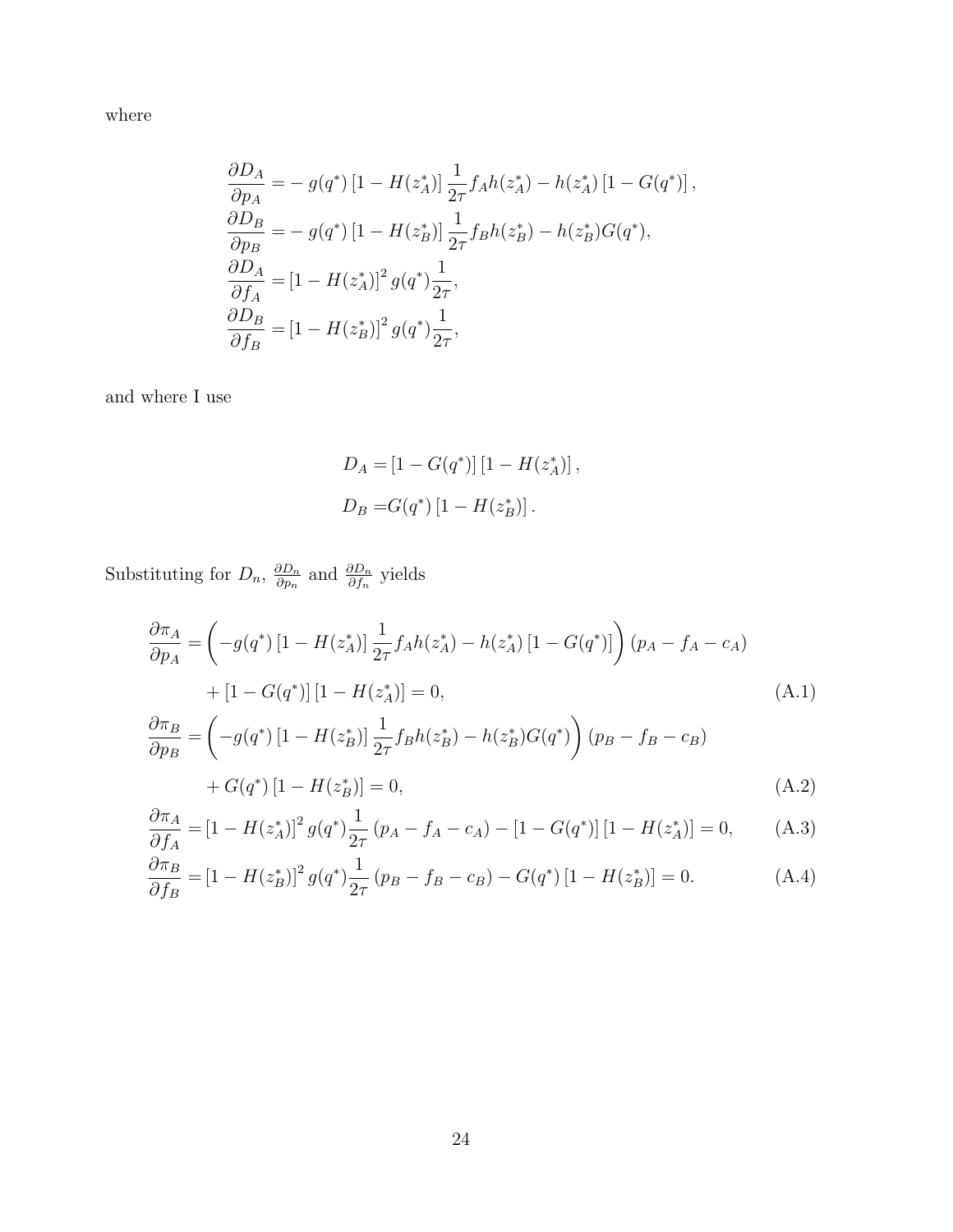## B Example with a uniform distribution

I consider an example where both the private valuation z and the probability that product A is more suitable q follow a uniform distribution ,i.e.  $z \sim U[0, 1]$  and  $q \sim U[0, 1]$ . Under these distributional assumptions, when the concern for good advice is sufficiently small, the symmetric unregulated equilibrium is described by

$$
p_A^* = 1 - z_A^* + c_A, \tag{B.1}
$$

$$
p_B^* = 1 - z_B^* + c_B,
$$
 (B.2)

$$
f_A^* = 1 - z_A^* - \frac{\tau}{1 - z_A^*},\tag{B.3}
$$

$$
f_B^* = 1 - z_B^* - \frac{\tau}{1 - z_B^*},\tag{B.4}
$$

$$
q^* = \frac{1}{2}.\t\t(B.5)
$$

with  $z_A^* = p_A^* - E[v_A(q) | q > 1/2]$  and  $z_A^* = p_A^* - E[v_A(q) | q > 1/2]$ . Solving for  $p_n^*$  and plugging back into  $f_n^*$  yields

$$
p_A^* = \frac{1 + c + E[v_A(q) \mid q > 1/2]}{2},\tag{B.6}
$$

$$
p_B^* = \frac{1 + c + E[v_B(q) \mid q \le 1/2]}{2},\tag{B.7}
$$

$$
f_A^* = 1 - \frac{1 + c - E[v_A(q) \mid q > 1/2]}{2} - \frac{\tau}{1 - \frac{1 + c - E[v_A(q) \mid q > 1/2]}{2}},\tag{B.8}
$$

$$
f_B^* = 1 - \frac{1 + c - E[v_B(q) \mid q \le 1/2]}{2} - \frac{\tau}{1 - \frac{1 + c - E[v_B(q) \mid q \le 1/2]}{2}}.
$$
 (B.9)

The critical value for the concern for good advice,  $\bar{\tau}$ , follows from Lemma 5 and the distributional assumptions as

$$
\overline{\tau} = (1 - z_n^*)^2 = \left(1 - \frac{1 + c - E[v_A(q) \mid q > 1/2]}{2}\right)^2 = \left(1 - \frac{1 + c - E[v_B(q) \mid q \le 1/2]}{2}\right)^2. \tag{B.10}
$$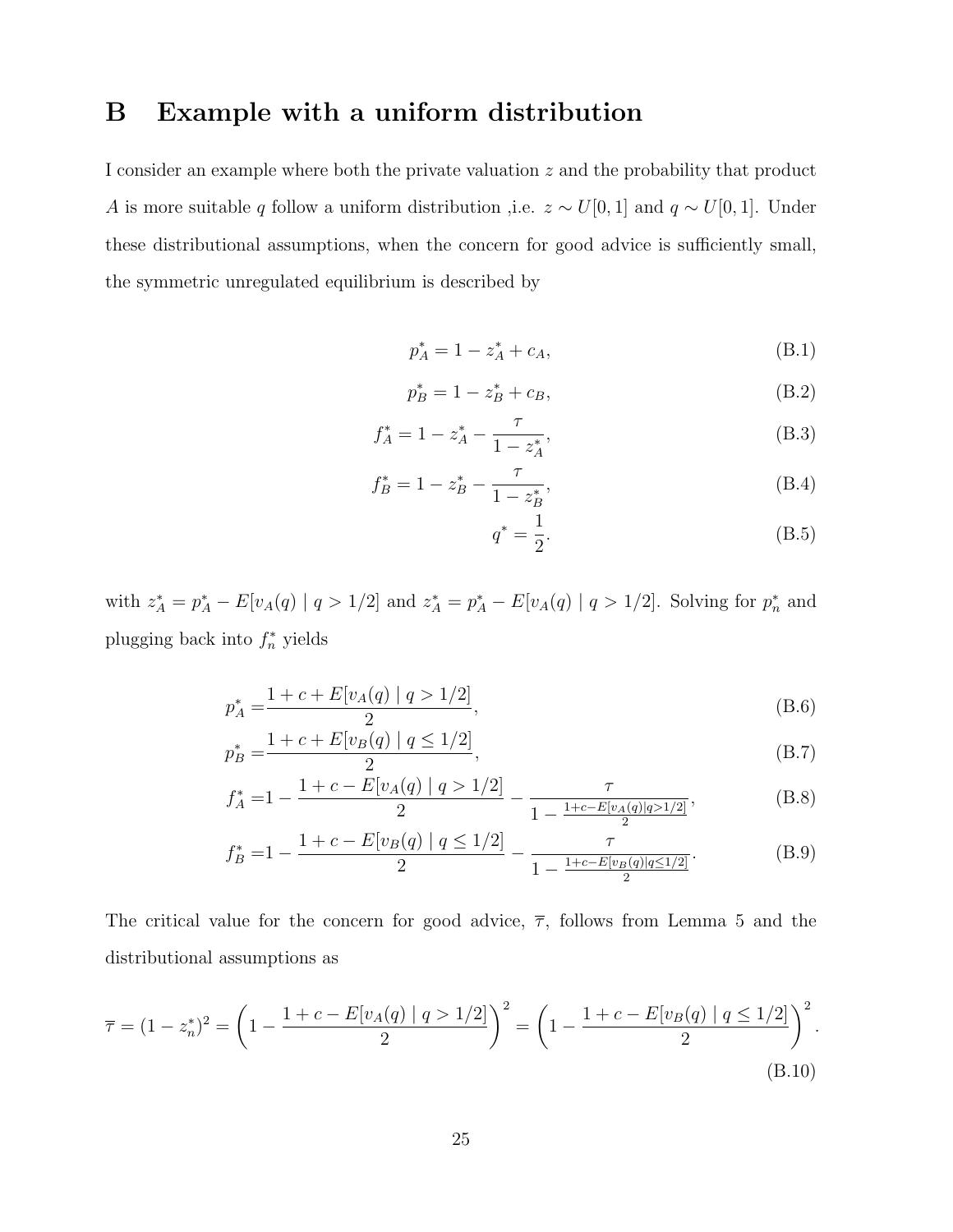In order to produce the graph, I assume the following parameter values:  $v_h = 3/4$ ,  $v_l = 1/4$ and  $c = 7/4$ . With these parameter values, Assumptions 4 and 5 are satisfied as I have

$$
E[v_A] + \overline{z} = E[v_B] + \overline{z} = 1/2 + 1 < 7/4,\tag{B.11}
$$

and

$$
E[v_A(q) | q > 1/2] + \overline{z} = E[v_B(q) | q \le 1/2] + \overline{z} = 7/4 + 1 > 7/4.
$$
 (B.12)

Thus, the intermediary is necessary to make trade possible. Plugging the parameters back into optimal prices, I have  $p_n^* = 9/4$ , commissions are  $f_n^* = 1/2 - 2\tau$  and the critical value for the concern for good advice is given by  $\overline{\tau} = 1/4$ . With the distributional assumptions and plugging in the parameters, condition 20 becomes

$$
\left[-\left[1-\left(p^*-\frac{7}{4}\right)\right]\frac{1}{2\tau}\overline{f}-\frac{1}{2}\right]\left(p^*-\overline{f}-\frac{7}{4}\right)+\frac{1}{2}\left[1-\left(p^*-\frac{7}{4}\right)\right]=0.\tag{B.13}
$$

The figure plots the solution of this implicit equation as a function of the cap on commissions for different values of  $\tau$ .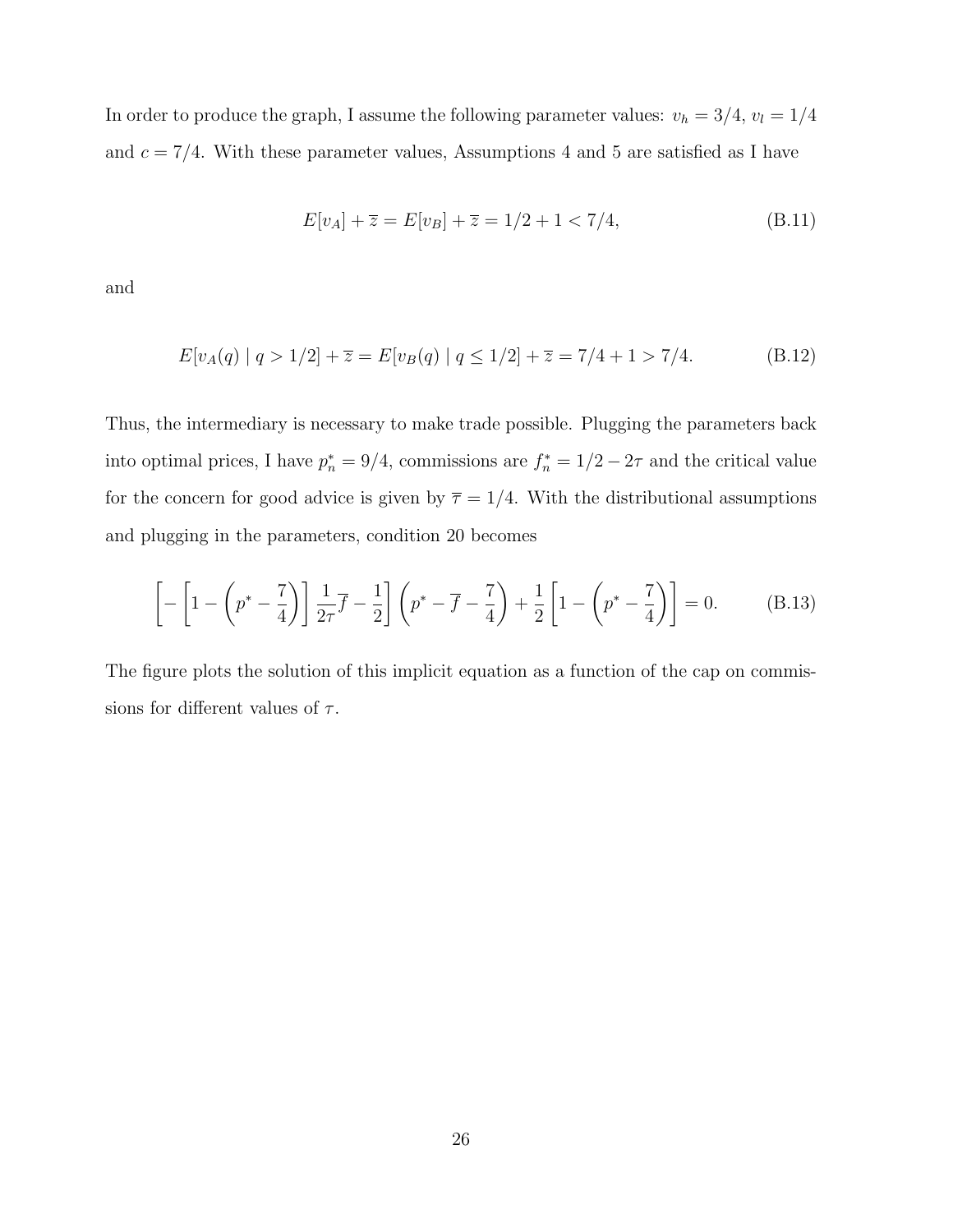## References

- Anagol, S., S. Cole, and S. Sarkar (2017). Understanding the advice of commissionsmotivated agents: Evidence from the indian life insurance market. Review of Economics and Statistics  $99(1)$ , 1–15.
- Armstrong, M. and J. Zhou (2011). Paying for prominence. The Economic Journal 121 (556), F368–F395.
- Bar-Isaac, H., G. Caruana, and V. Cuñat (2012). Search, design, and market structure. American Economic Review 102 (2), 1140–60.
- Bergstresser, D. and J. Beshears (2010). Who selected adjustable-rate mortgages? evidence from the 1989-2007 surveys of consumer finances.
- Bergstresser, D., J. M. Chalmers, and P. Tufano (2008). Assessing the costs and benefits of brokers in the mutual fund industry. The Review of Financial Studies 22 (10), 4129– 4156.
- Biglaiser, G. (1993). Middlemen as experts. The RAND journal of Economics, 212–223.
- Bolton, P., X. Freixas, and J. Shapiro (2007). Conflicts of interest, information provision, and competition in the financial services industry. Journal of Financial Economics 85(2), 297–330.
- Cain, D. M., G. Loewenstein, and D. A. Moore (2005). The dirt on coming clean: Perverse effects of disclosing conflicts of interest. The Journal of Legal Studies  $34(1)$ , 1–25.
- Chater, N., S. Huck, and R. Inderst (2010). Consumer decision-making in retail investment services: A behavioural economics perspective. Report to the European Commission/SANCO.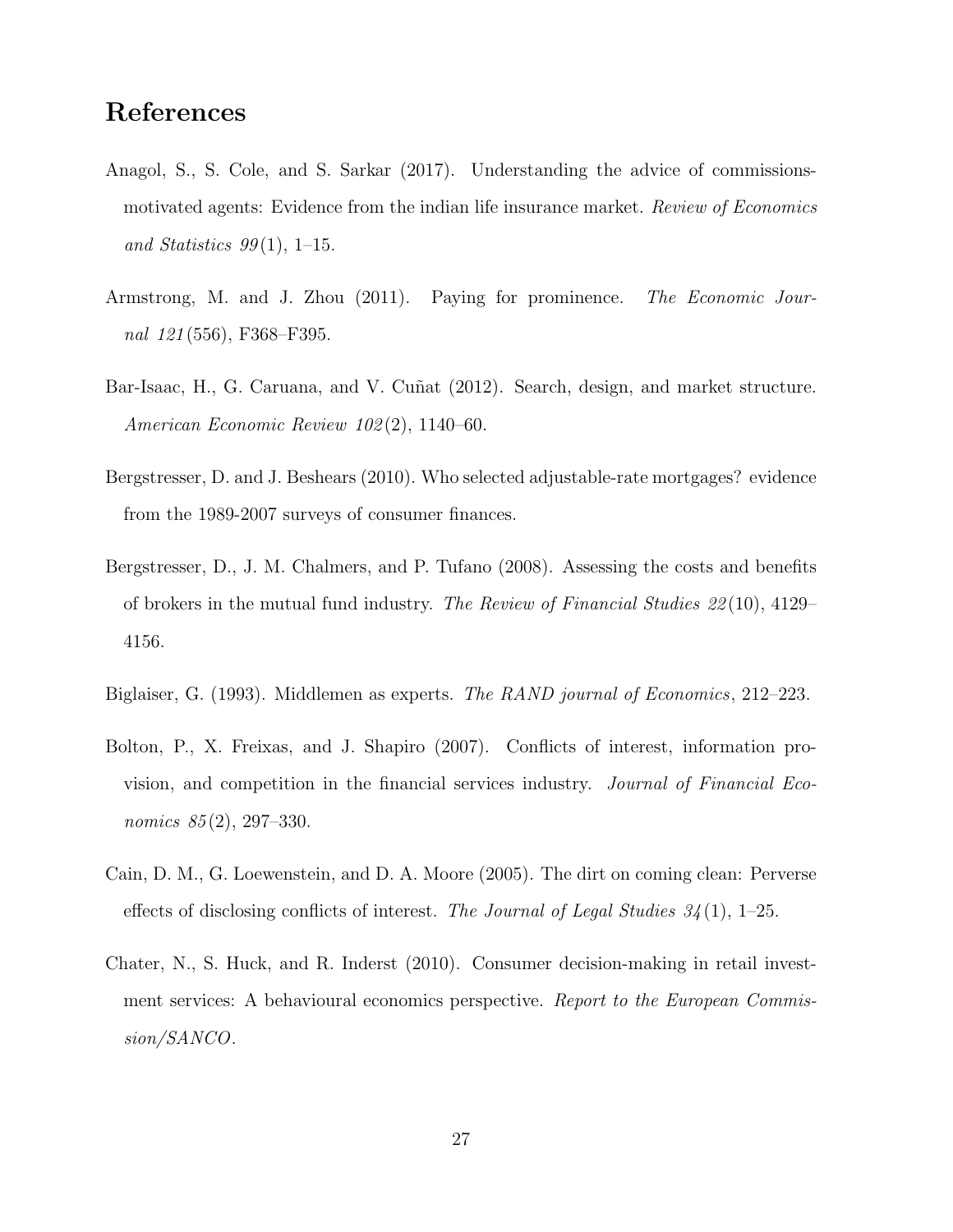- Cummins, J. D. and N. A. Doherty (2006). The economics of insurance intermediaries. Journal of Risk and Insurance 73 (3), 359–396.
- de Cornière, A. and G. Taylor (2019). A model of biased intermediation. The RAND Journal of Economics (forthcoming).
- Ganuza, J.-J. and J. S. Penalva (2010). Signal orderings based on dispersion and the supply of private information in auctions. *Econometrica*  $78(3)$ , 1007–1030.
- Hagiu, A. and B. Jullien (2011). Why do intermediaries divert search? The RAND Journal of Economics 42 (2), 337–362.
- Inderst, R. and M. Ottaviani (2009). Misselling through agents. American Economic Review  $99(3)$ , 883–908.
- Inderst, R. and M. Ottaviani (2012a). Competition through commissions and kickbacks. American Economic Review 102 (2), 780–809.
- Inderst, R. and M. Ottaviani (2012b). Financial advice. *Journal of Economic Litera*ture  $50(2)$ , 494-512.
- Inderst, R. and M. Ottaviani (2012c). How (not) to pay for advice: A framework for consumer financial protection. Journal of Financial Economics 105 (2), 393–411.
- Johnson, J. P. and D. P. Myatt (2006). On the simple economics of advertising, marketing, and product design. American Economic Review 96 (3), 756–784.
- Lewis, T. R. and D. E. Sappington (1994). Supplying information to facilitate price discrimination. International Economic Review, 309–327.
- Lizzeri, A. (1999). Information revelation and certification intermediaries. The RAND Journal of Economics, 214–231.